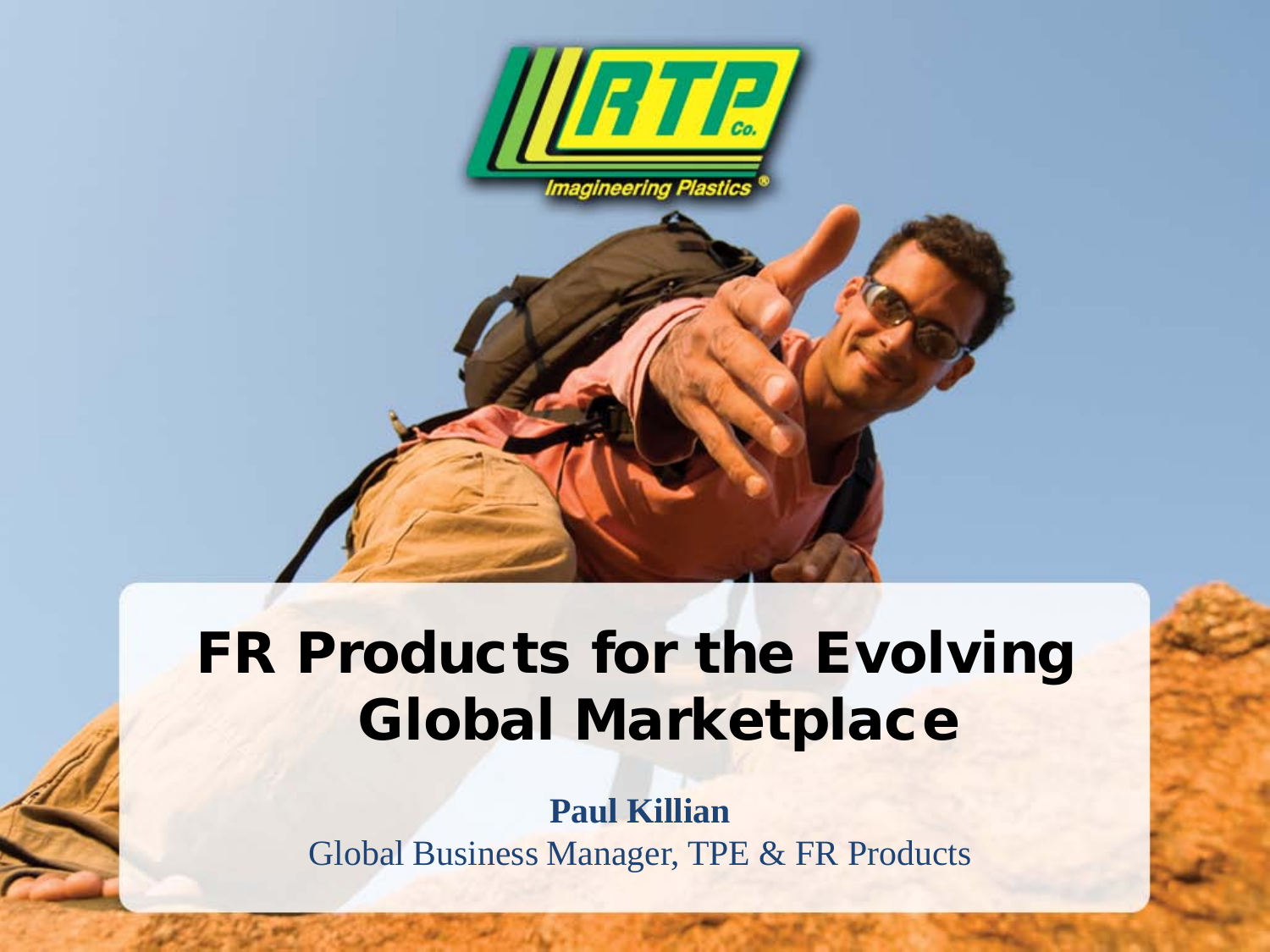# Flame Retardant Thermoplastics

Aec

**Fuel** 

- External heat applied to plastic
- Thermal degradation of polymer (Pyrolysis)
- Gaseous volatiles (FUEL  $\Rightarrow$  H<sup>\*</sup> and OH\* radicals)
- External heat source  $+$  Fuel  $=$  HEAT
- **Ignition**
- Spontaneous Combustion:
	- Heat produced by reaction becomes enough to sustain the combustion





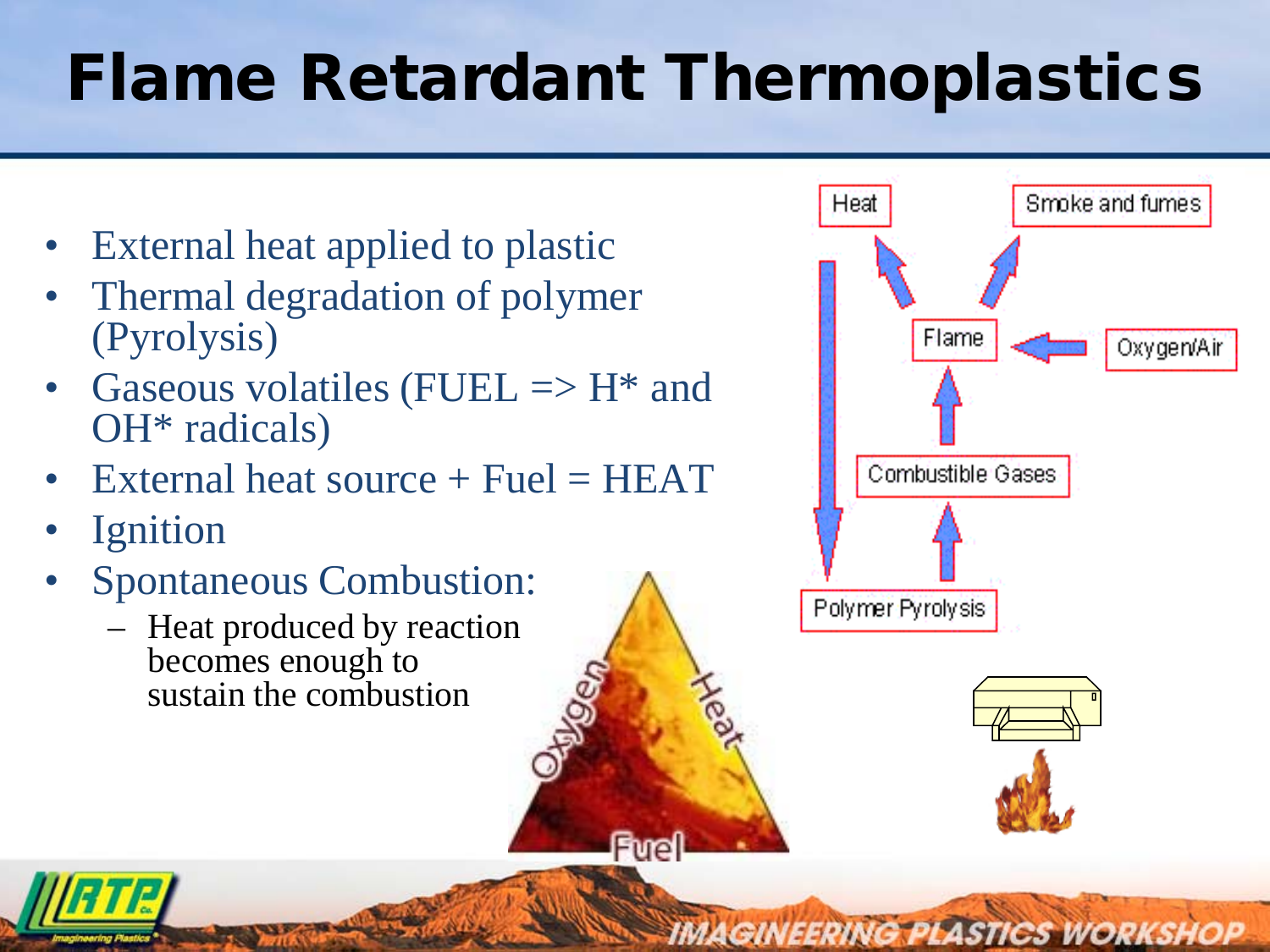#### Why use Flame Retardants?



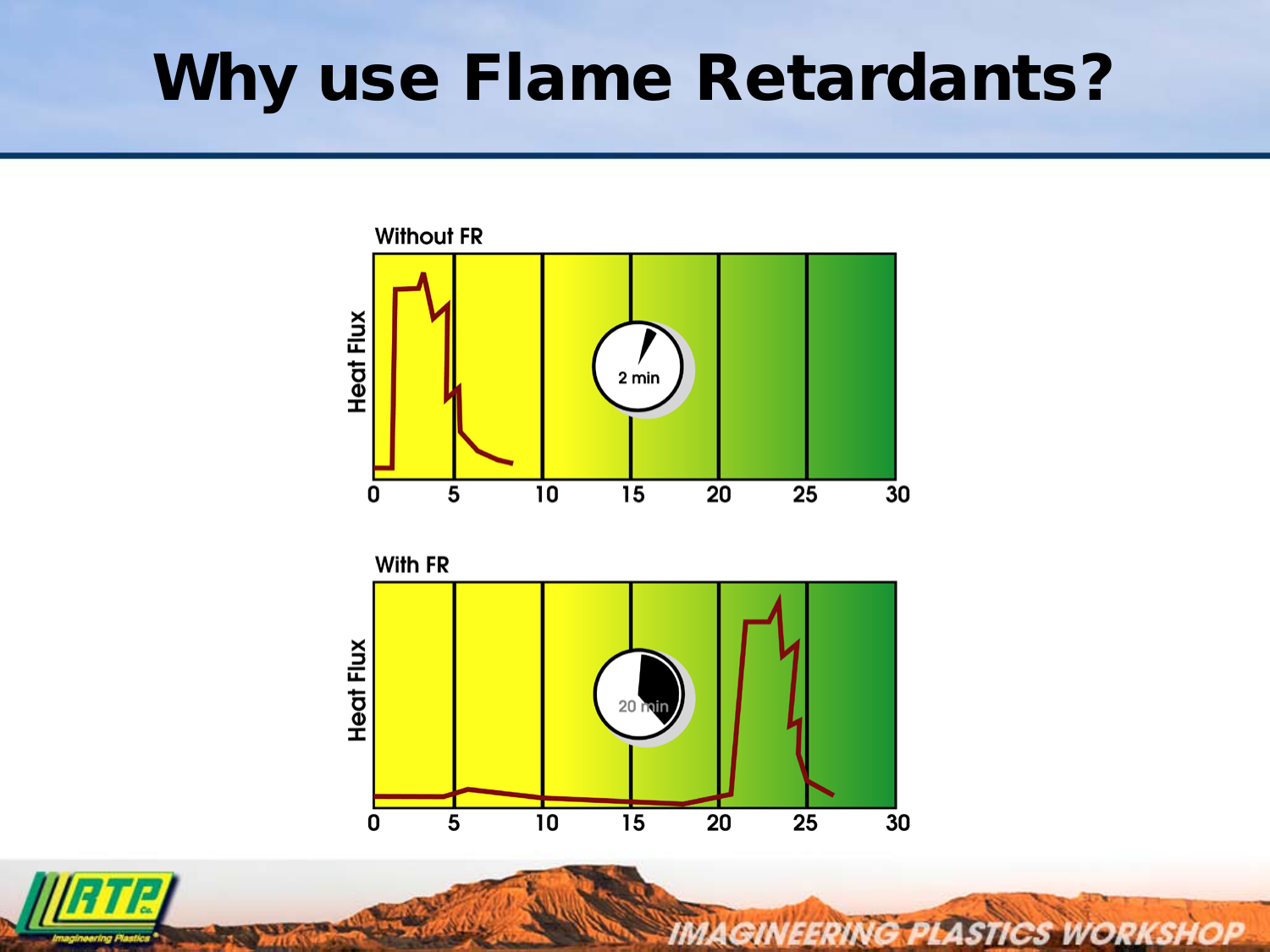#### Goals of Flame Retardant Compounds

- Increase Resistance to Ignition.
- **≻Reduce Rate of Flame Spread.**
- Reduce Rate of Heat Release.
- Reduce Smoke Emission
	- \*\*Products are NOT incombustible
- Meet Customer's Environmental concerns

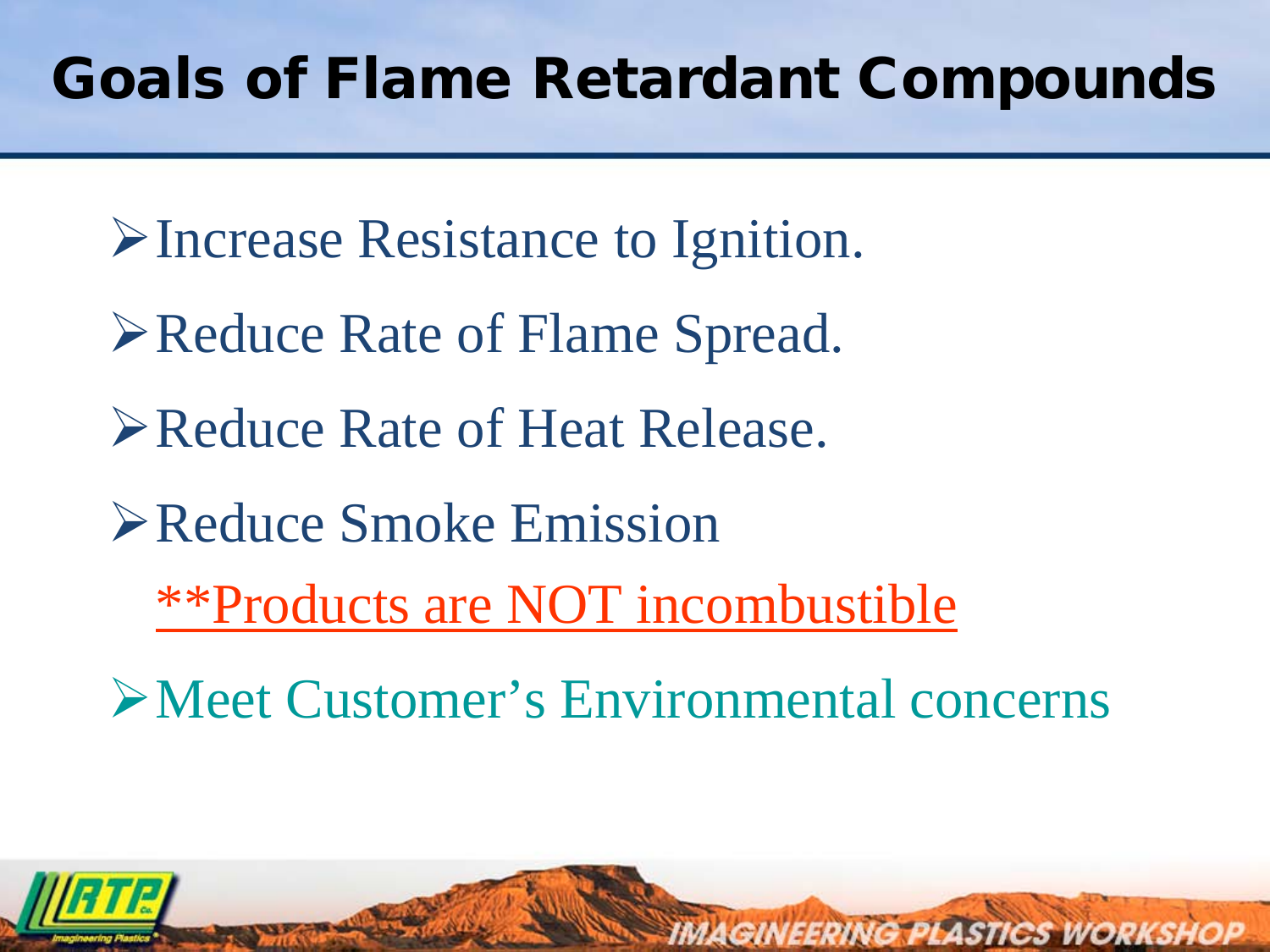# Regulation Driven

- Independent Certifiers (UL)
- Federal Aviation Association (FAA)
- Military
- Federal/State/City Laws/Local & Country Ordinances

- European Directives
- **► Building Codes in various countries**
- Insurance Underwriters (Factory Mutual)

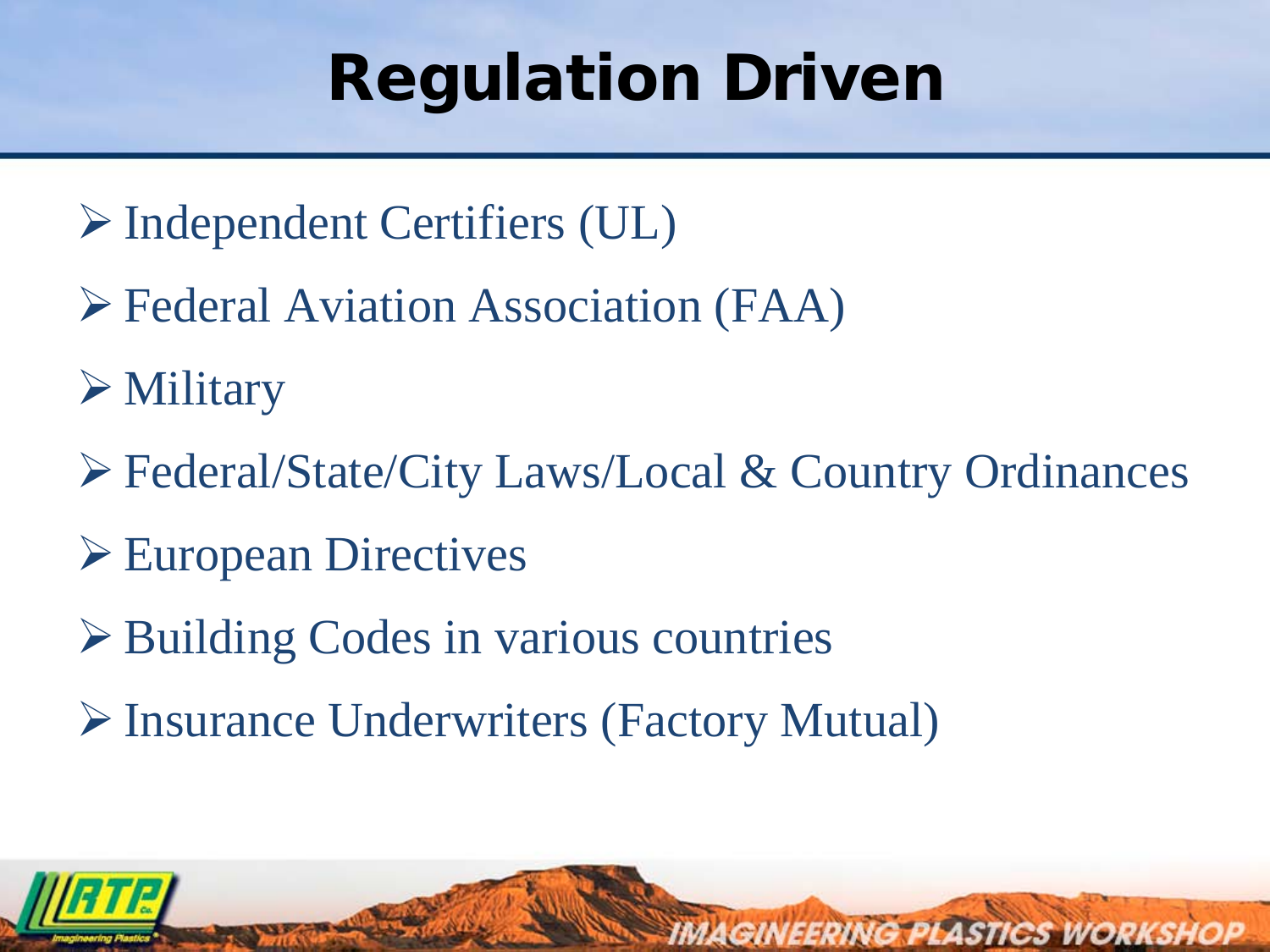# Flammability of Polymers

#### **Flammable**

- Polyolefins
- Nylons
- Polycarbonate
- Styrenics
- Polyesters
- **VTPEs**

**Inherently Flame Resistant** Polysulfones Polyphenylene Sulfide Polyetherimide Polyetheretherketone Fluoropolymers  $\sqrt{TPI}$ **VPTFE** 

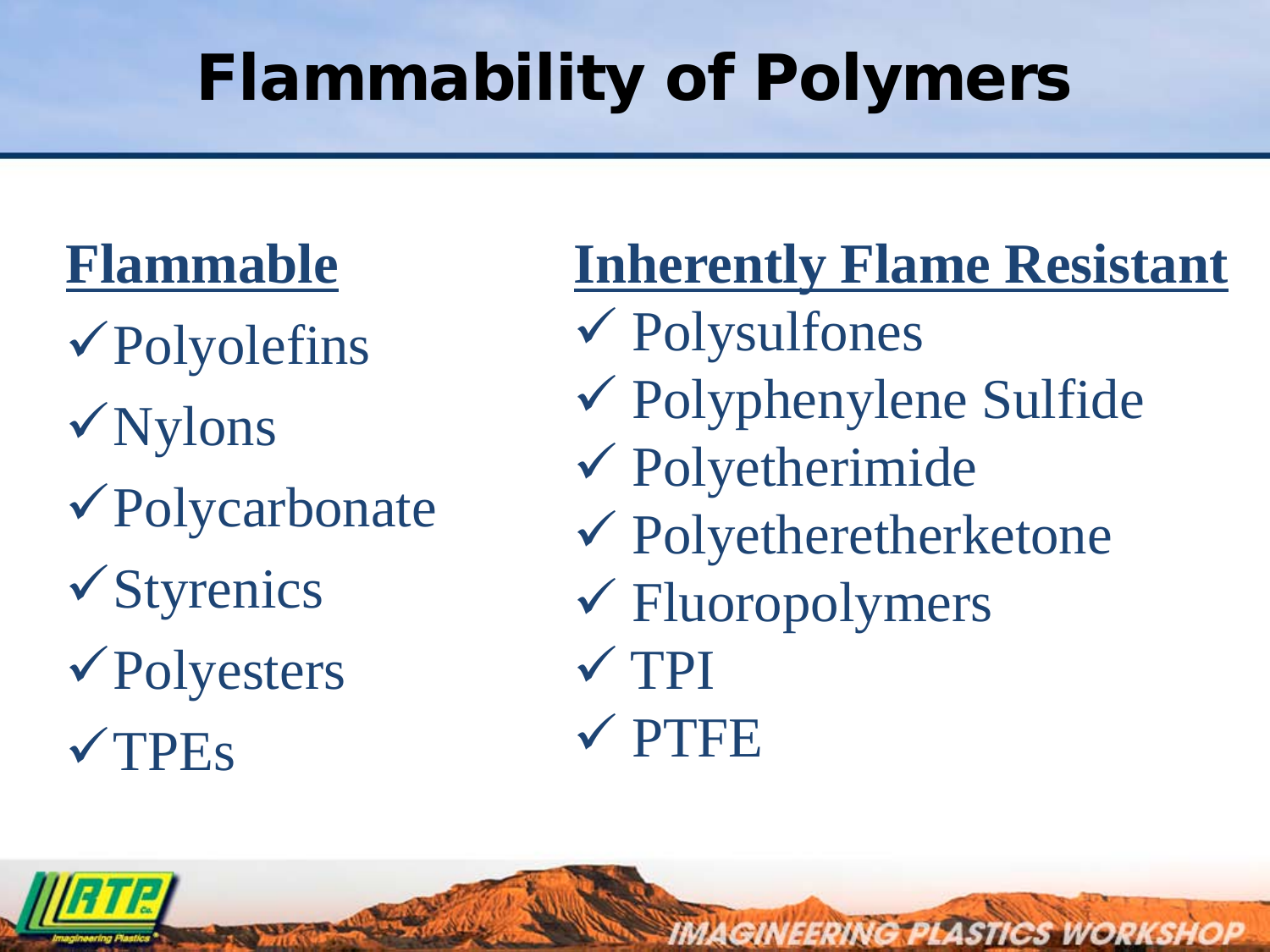## Comparative LOI Values



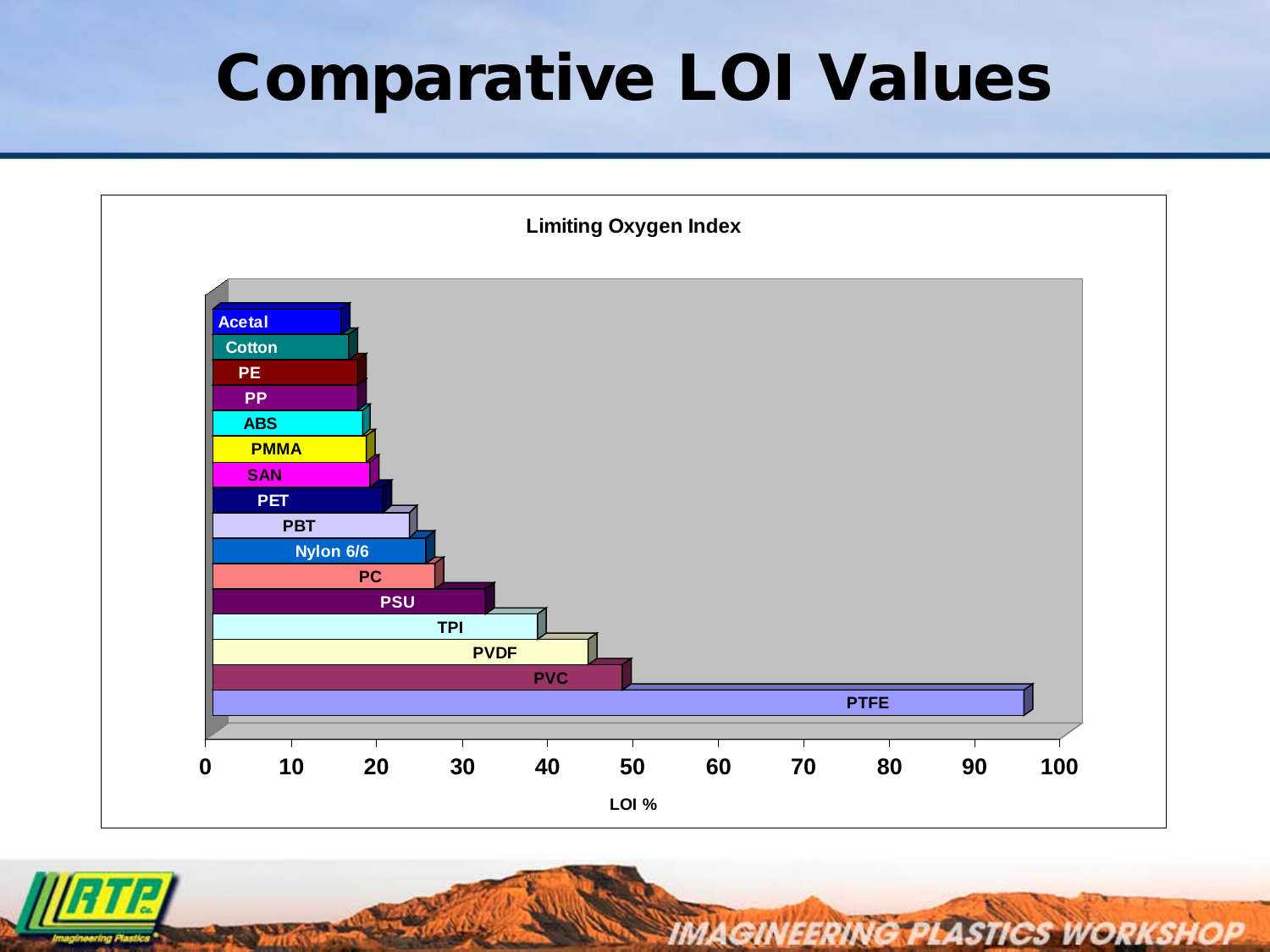#### Heat Release Rate



Time (s)

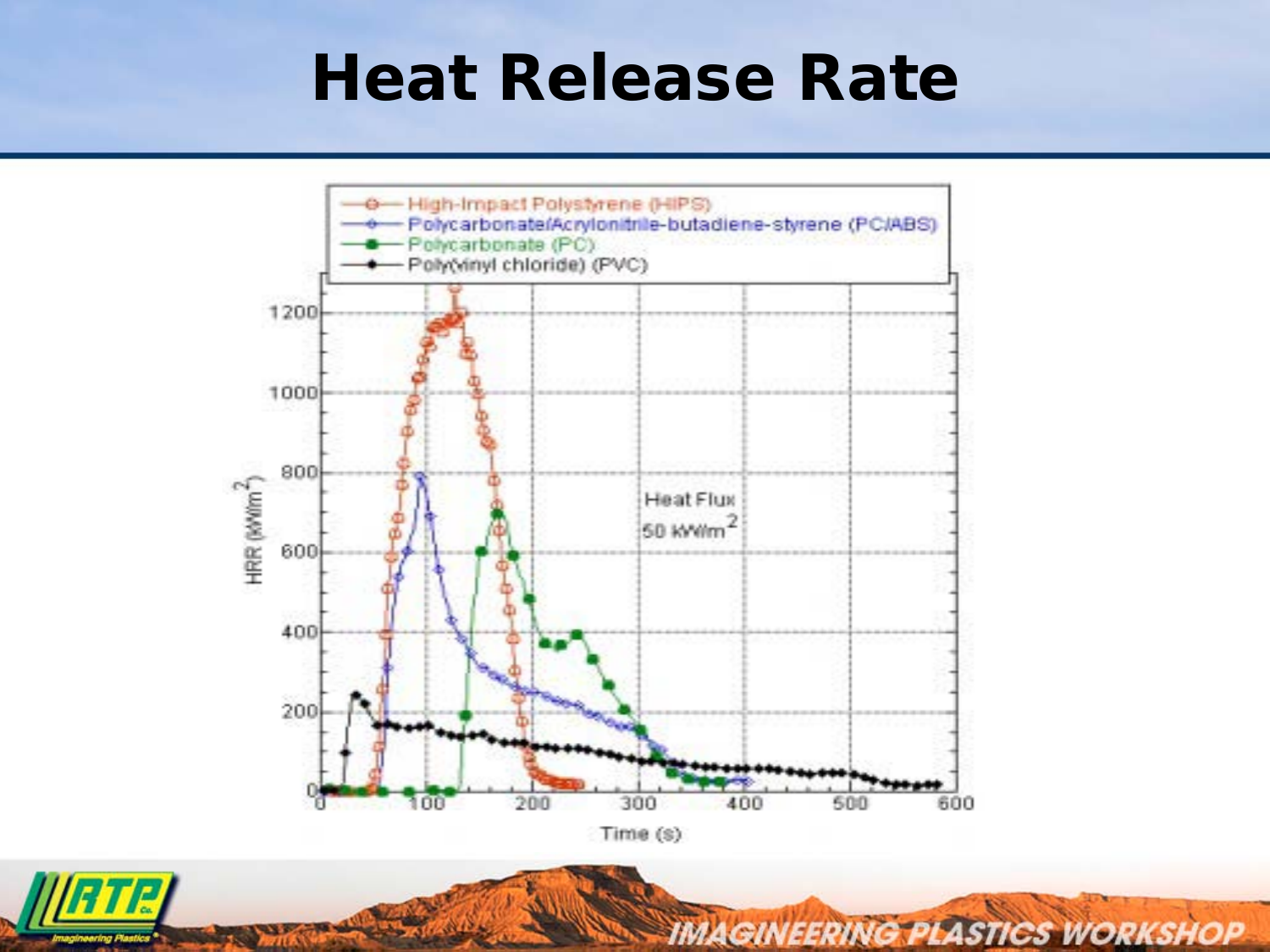#### Common Test Methods

 $\blacktriangleright$  UL 94 – HB, V-2, V-1, V-0, 5-V, VTM  $\blacktriangleright$  Glow Wire Ignition – IEC 60695-2 Limiting Oxygen Index- LOI  $\triangleright$  Flame Spread – ASTM E162 Cone Calorimetry Smoke Density Various Wire & Cable standards

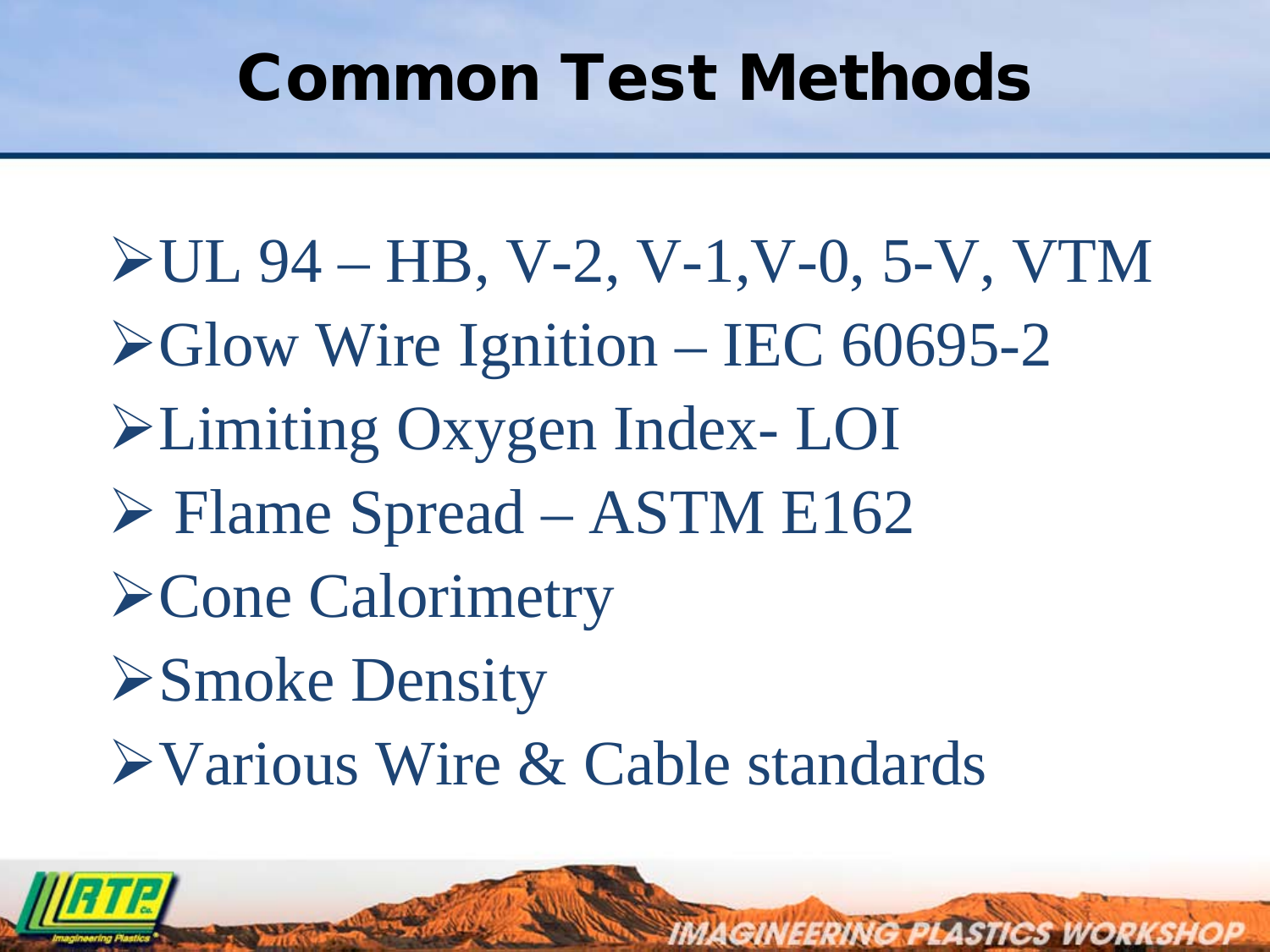## UL 94 V Test Set Up



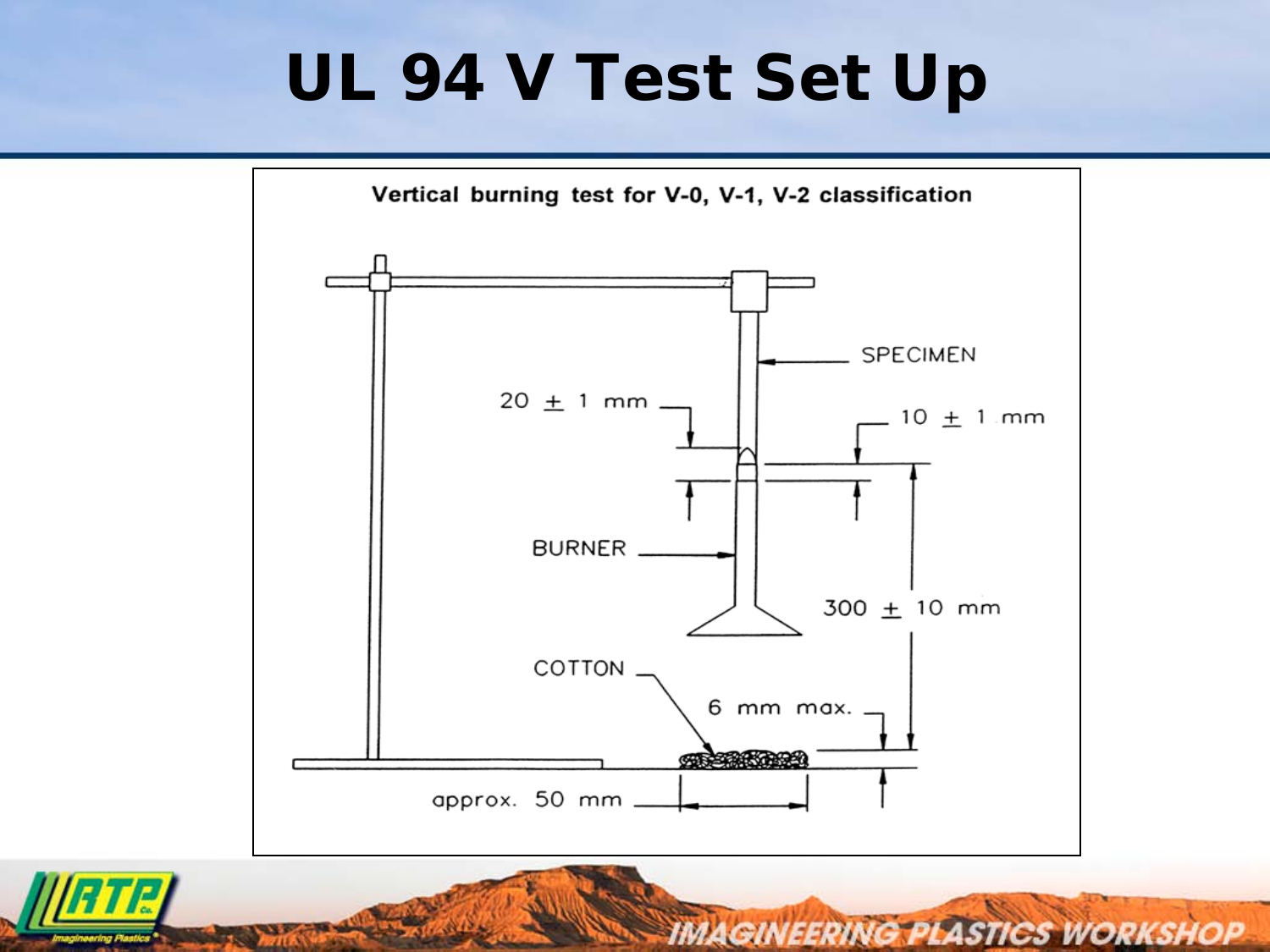# Glow Wire Testing

 $\triangleright$  Glow Wire Flammability Temperature – highest temperature of the incandescent wire at which the material does not ignite

IEC 60695-2 test method

 $\triangleright$  Glow Wire Flammability Index – highest temperature of the incandescent wire at which the material extinguishes itself

RTP performs this test at RTP France & RTP HQ



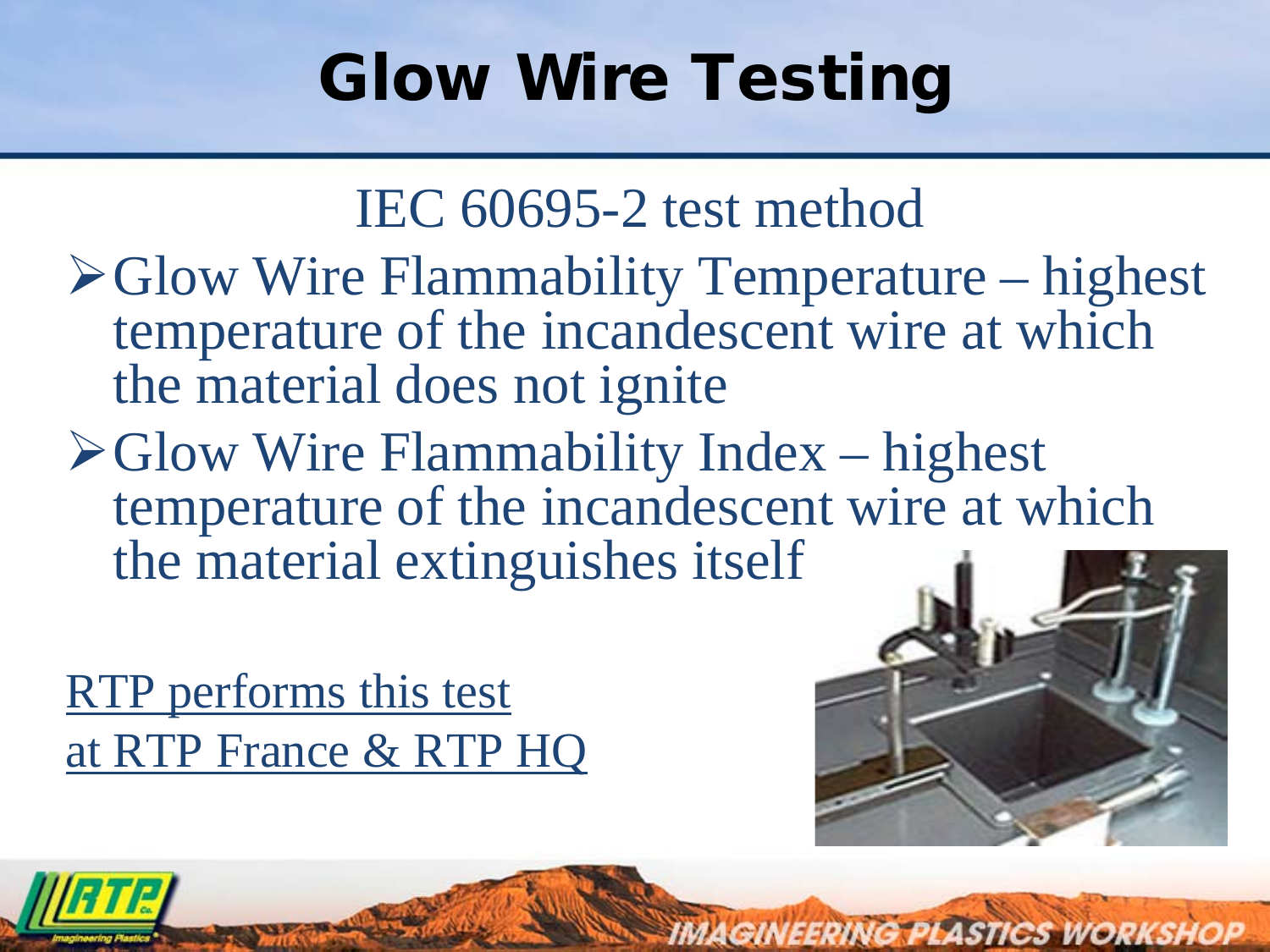# RoHS Directive

- $\triangleright$  Restriction of Hazardous Substances (RoHS) - EU Directive in effect as of July 2006
- $\triangleright$  Bans use of lead (Pb), mercury (Hg), cadmium (Cd), hexavalent chromium (CrVI), polybrominated biphenyls (PBB) and polybrominated diphenyl ethers (PBDE) - DOES NOT NEED TO BE HALOGEN FREE
- RTP concern would be pigments and flame retardants.
- $\triangleright$  Decabrom exemption was annulled (July 2008)
	- RoHS Compliant solutions are in place
	- New UL ratings will be needed on certain RoHS compliant materials

**IMAGINEERING PLASTICS WORKSHOP** 

RTP can provide official compliance letter

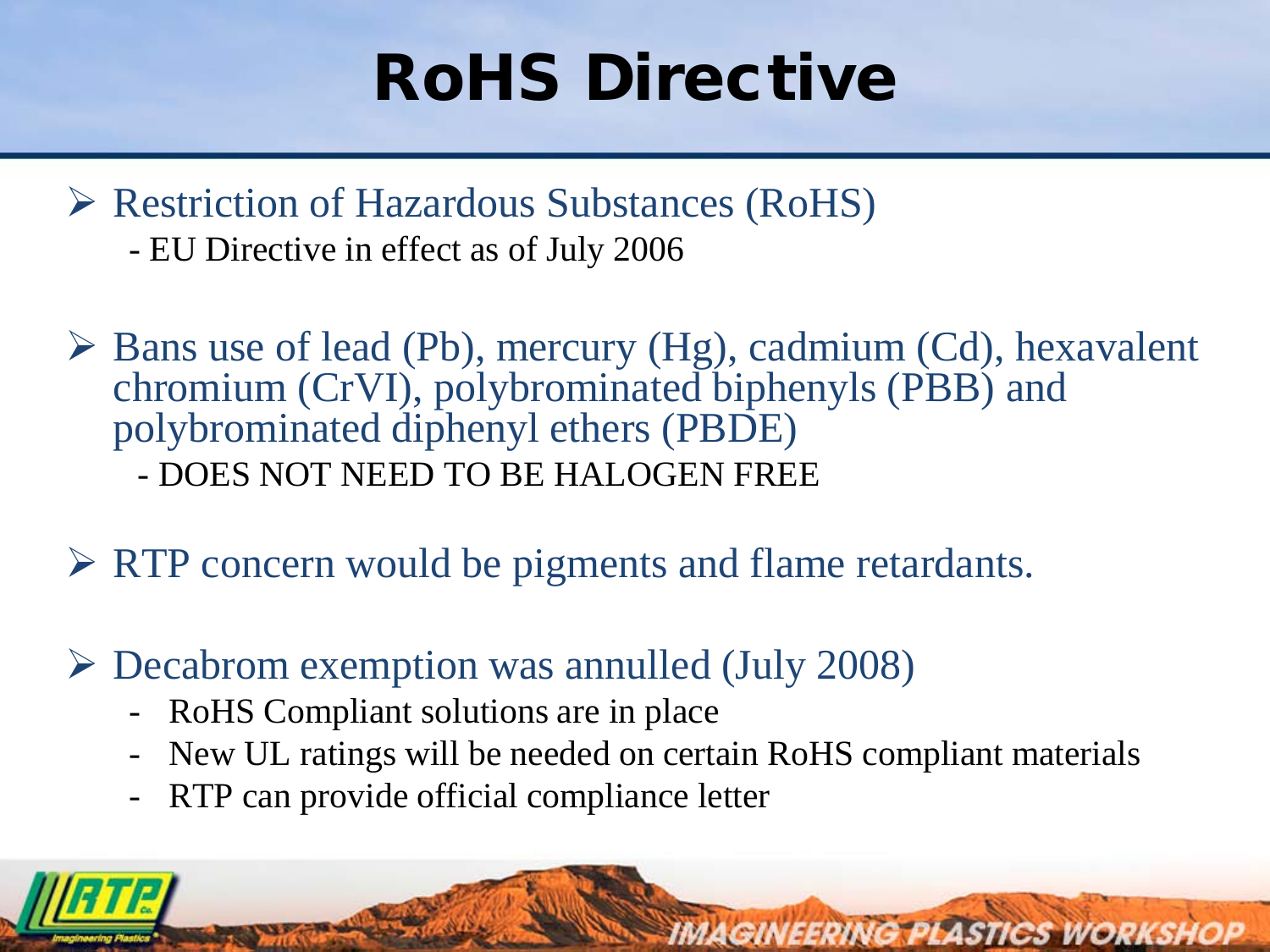# RoHS Directive

#### Other countries following the EU's lead:

- China RoHS
- **► Korean RoHS**
- Japan RoHS
- $\triangleright$  RoHS2 next generation of EU version

#### Restricted substances are consistent throughout all variations:

#### WEEE Directive -

- often linked with the RoHS, affecting electrical and electronic equipment (as opposed to materials).

**IMAGINEERING PLASTICS WORKSHOP** 

- WEEE variations to accompany RoHS variations

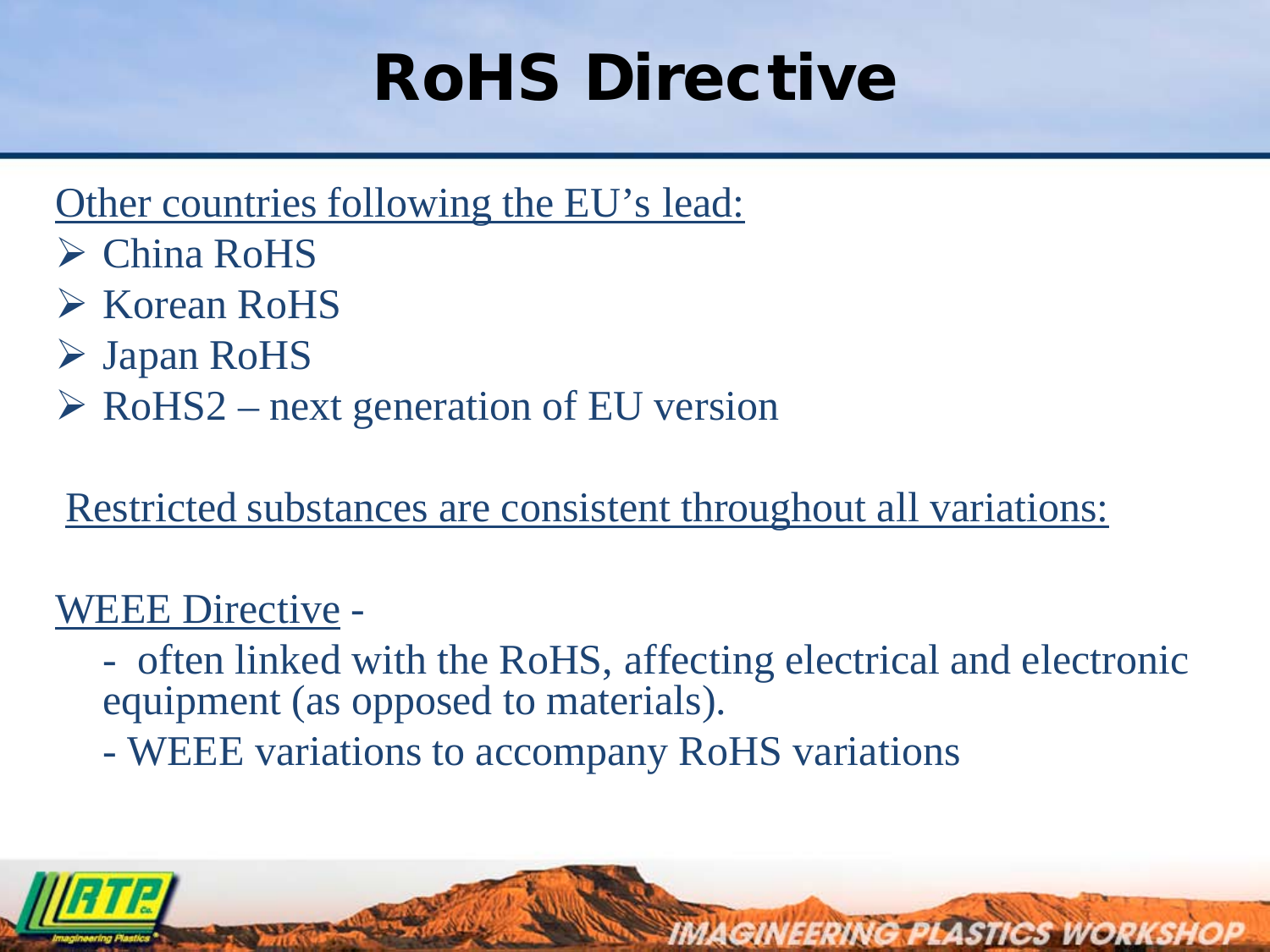#### What is a PBBE?

#### **Decabromodiphenyl ether**



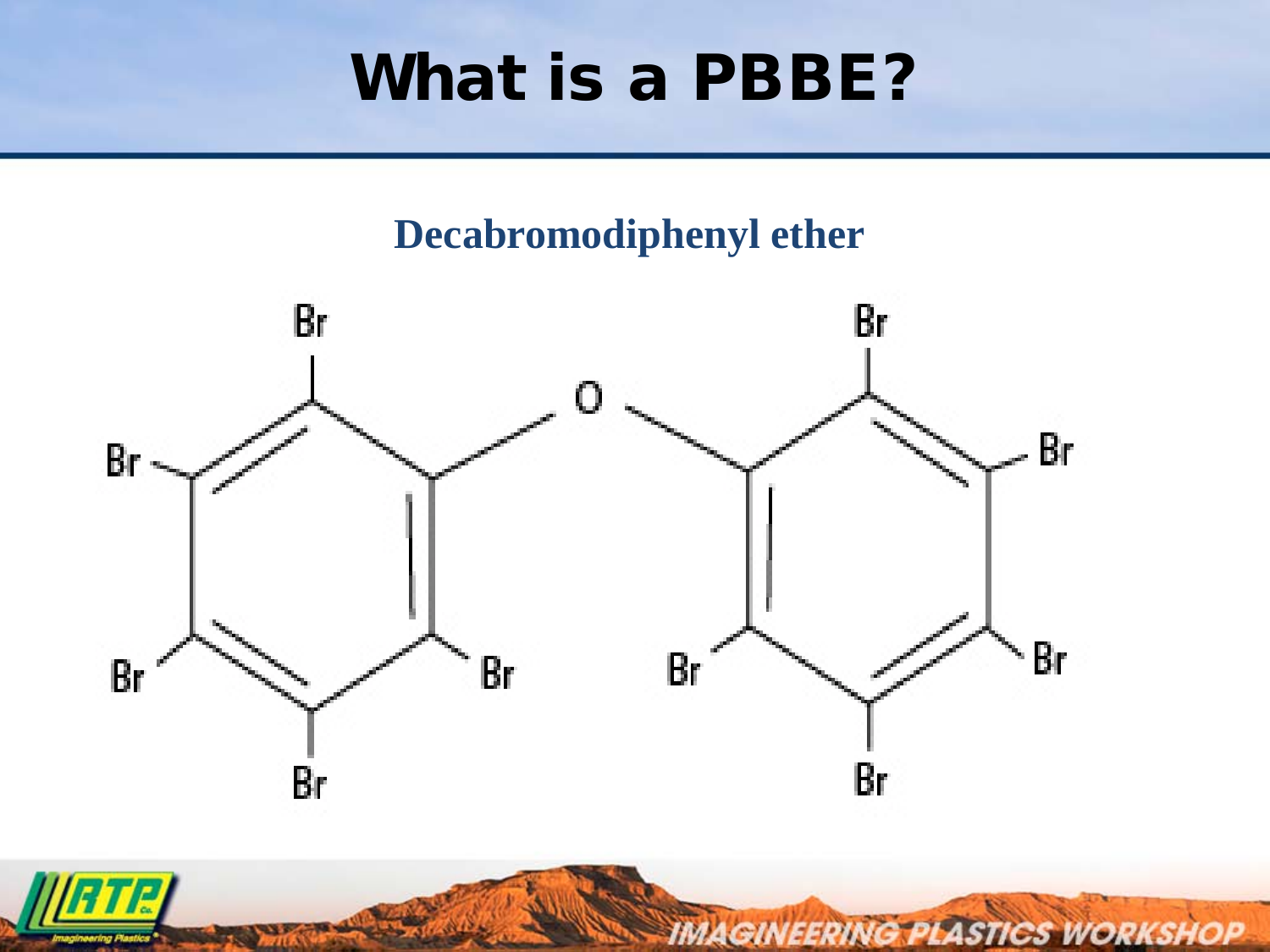### EPA Action vs. Decabrom

Decabrom in the US will be phased out by 2012

 $\triangleright$  The EPA & the Big 3 supplies of decabrom have come to an negotiated agreement whereby they will stop selling decabrom

- Albemarle
- **>**Chemtura
- $\triangleright$ ICL

 Importation of foreign manufactured decabrom and goods containing decabrom will also be affected

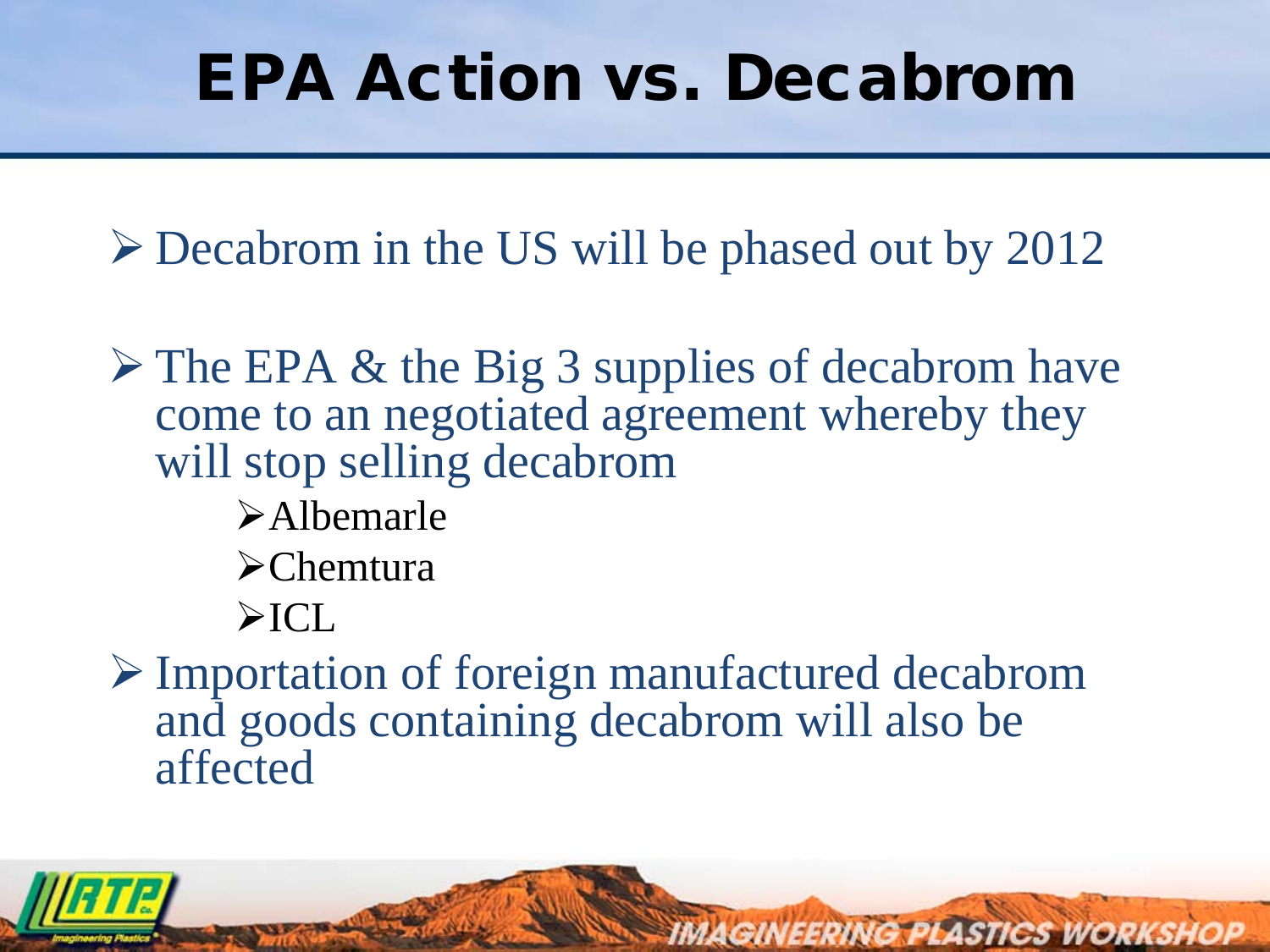# Eco Labeling

- $\triangleright$  Currently 328 ecolabels globally in 204 countries and 40 industry segments
- $\triangleright$  Intended to help consumers make "correct environmental" choices"
- $\triangleright$  In compounding language, this means potential restrictions on FR type, namely halogens
- $\triangleright$  Each eco-label could have its own unique effect.
- $\triangleright$  RTP's independence and objectivity in choosing FR technologies provides you the tools to navigate the complicated & changing regulatory world.

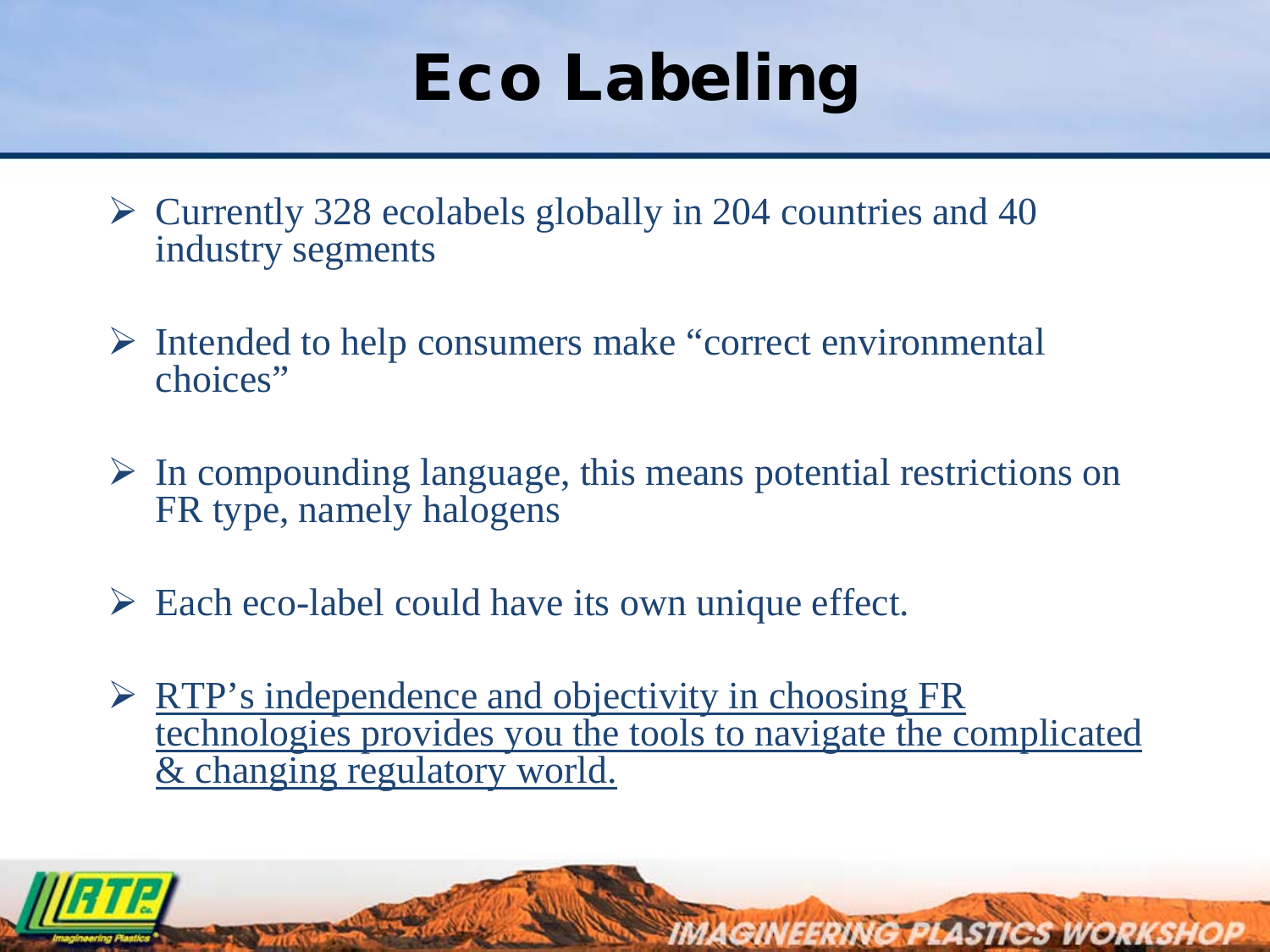# Choosing an FR System

How do we decide which FR to use?

- Resin System?
- FR test method?
- Other application performance requirements?

- Fillers/Additives?
- RoHS concerns?
- Halogen concerns

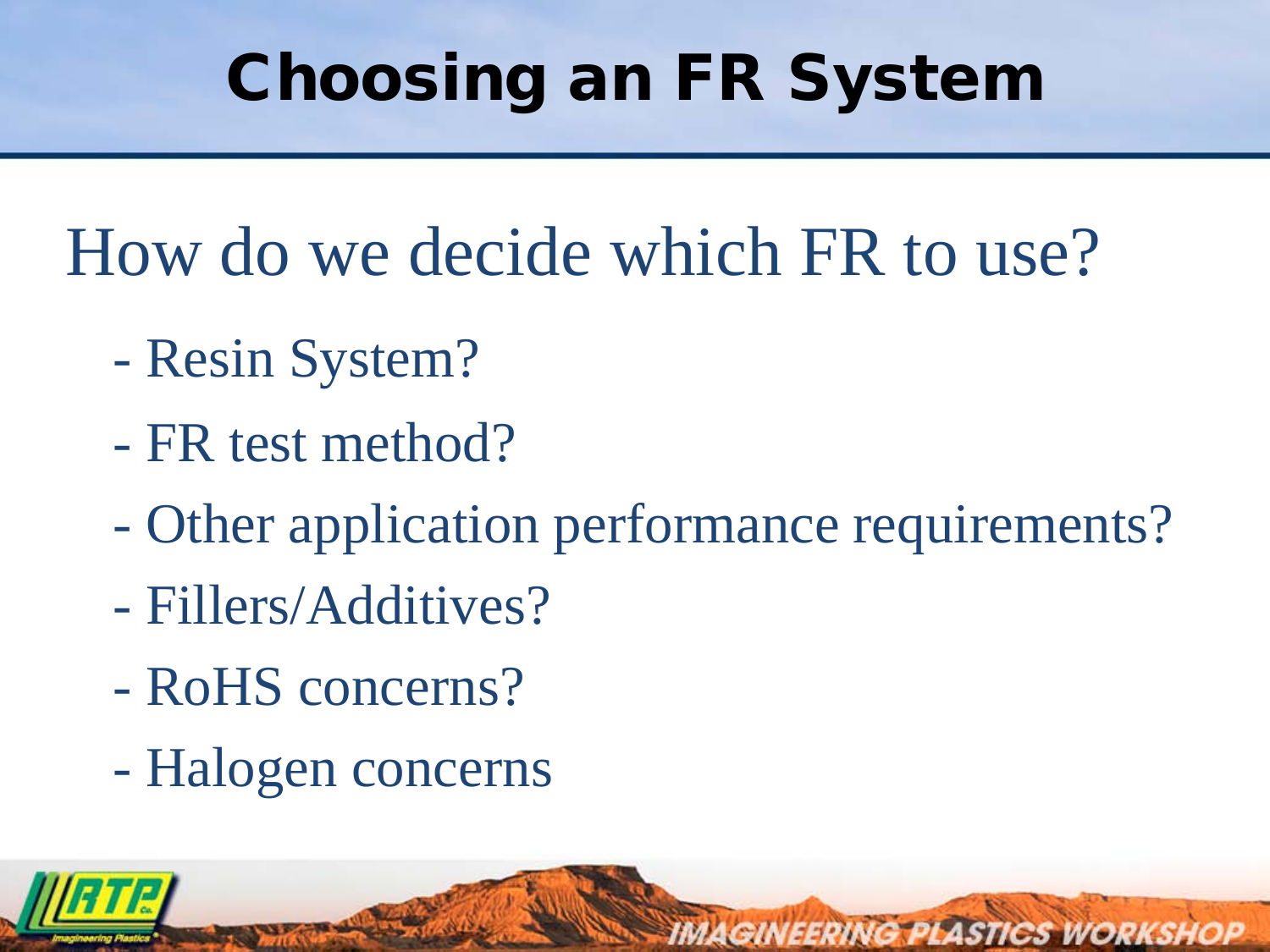# Halogen vs. Non-Halogen

#### $\triangleright$  Halogenated FR – primarily means Br or CL is present

- Lower Cost
- Wider processing window
- Good FR efficiency
- Good physical properties retention
- Non-Halogenated FR
	- Low Smoke generation
	- Lower Toxicity
	- Less Corrosive in General
	- Not Available in Styrenics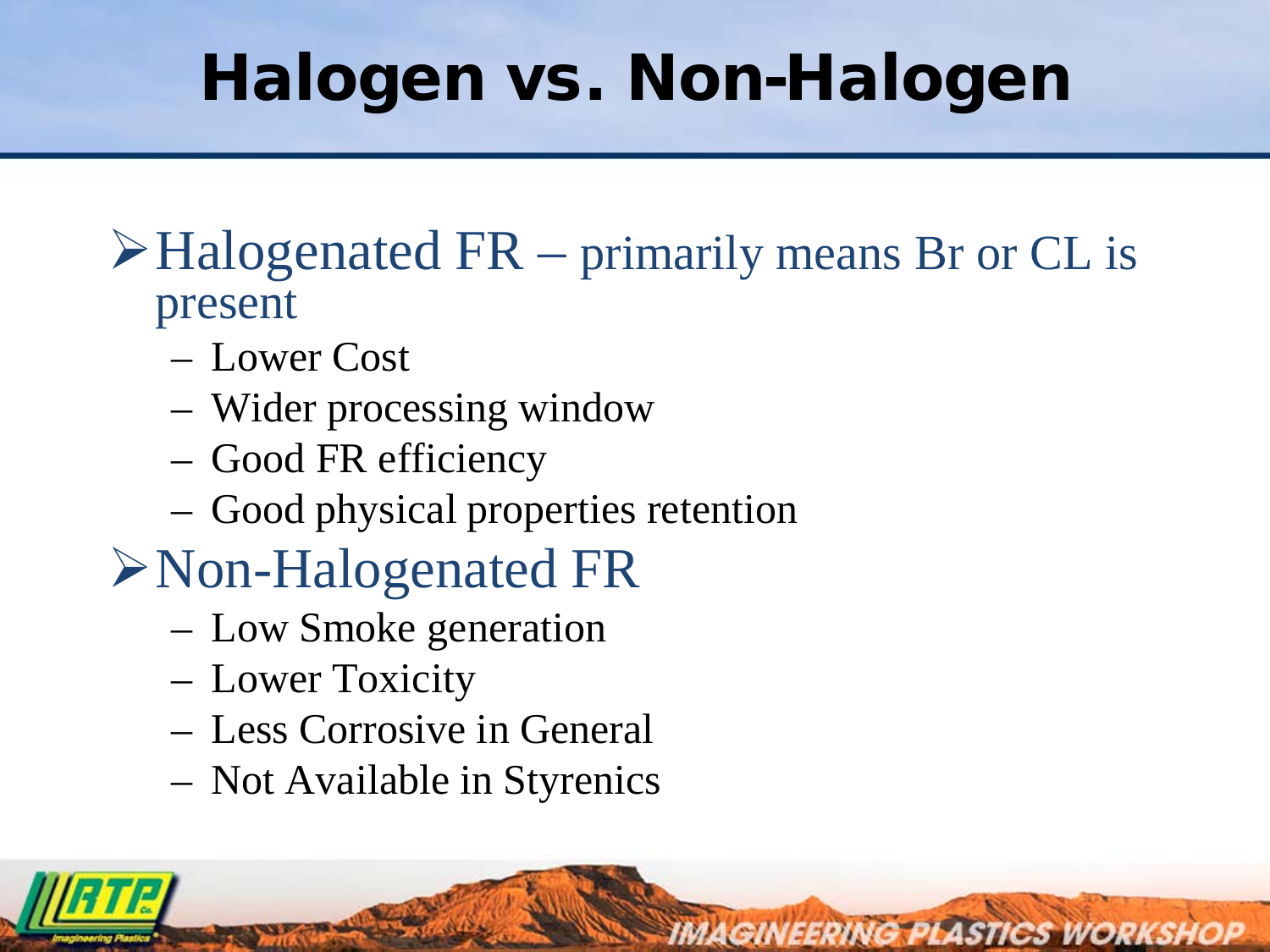# Common Types of FR Additives

- Halogenated FR's \*\*
	- Brominated
	- Chlorinated
- \*\*Synergists added
- Non-Halogen FR's
	- Metal hydroxides
	- Phosphorous Based
	- Melamine Based



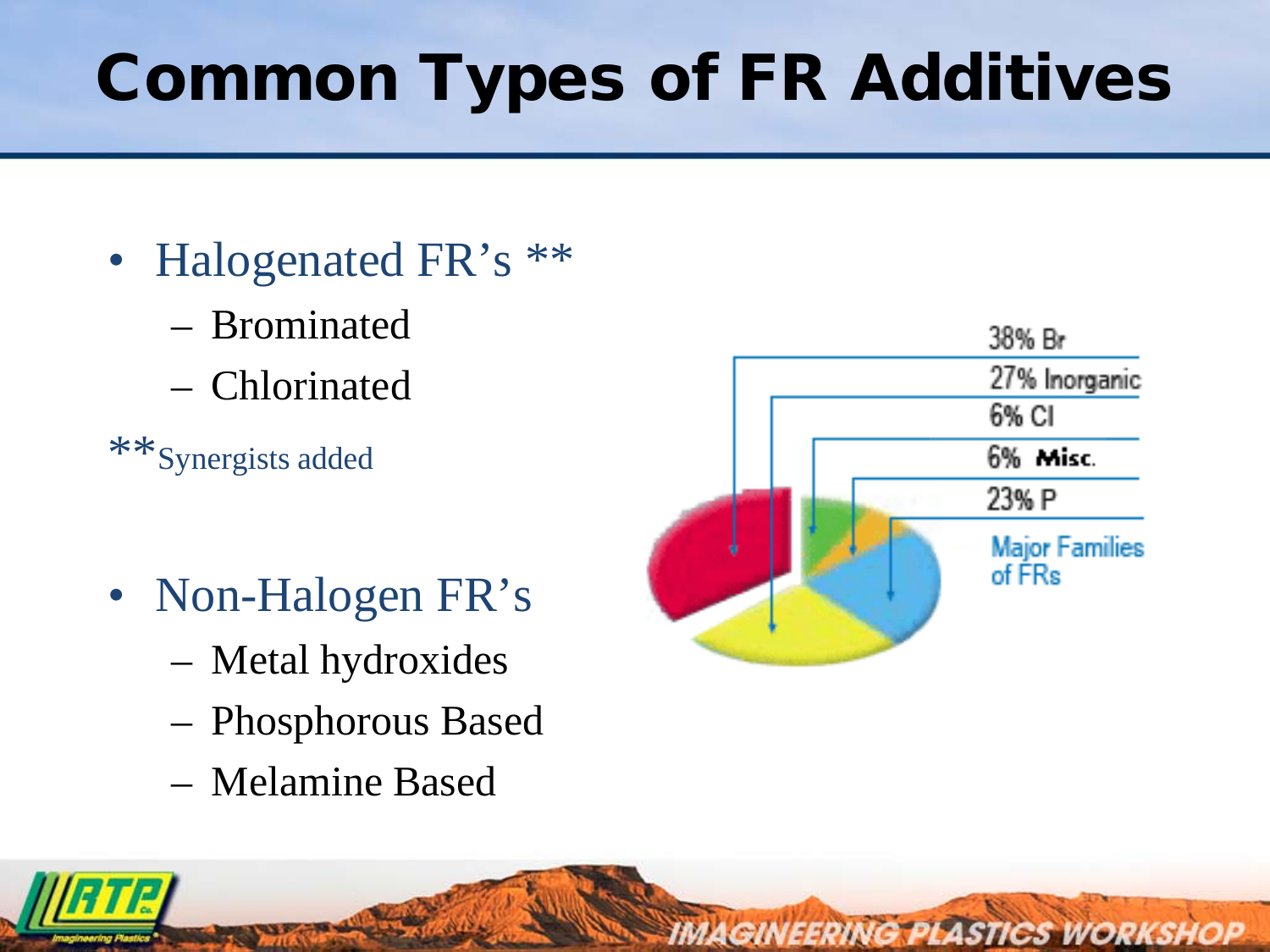## Flame Retardant Mechanisms

#### **Vapor Phase Inhibition**

Halogen radicals affect free radical combustion process

FR additive breaks down  $XBr \rightarrow X + Br$ 

Halogen radical reacts with hydrocarbon molecules in the polymer structure

 $Br· + RH \rightarrow R + HBr$ 

Hydrogen Halides interfere with radical chain  $H_1$  + HBr  $\rightarrow$  H2 + Br·  $OH·$  + HBr  $\rightarrow$  H2O + Br·

Resulting Br· radical is less reactive than the H· and OH· radicals that are responsible for combustion

Lowers energy production & reaction rate Left over Br· radicals repeat process





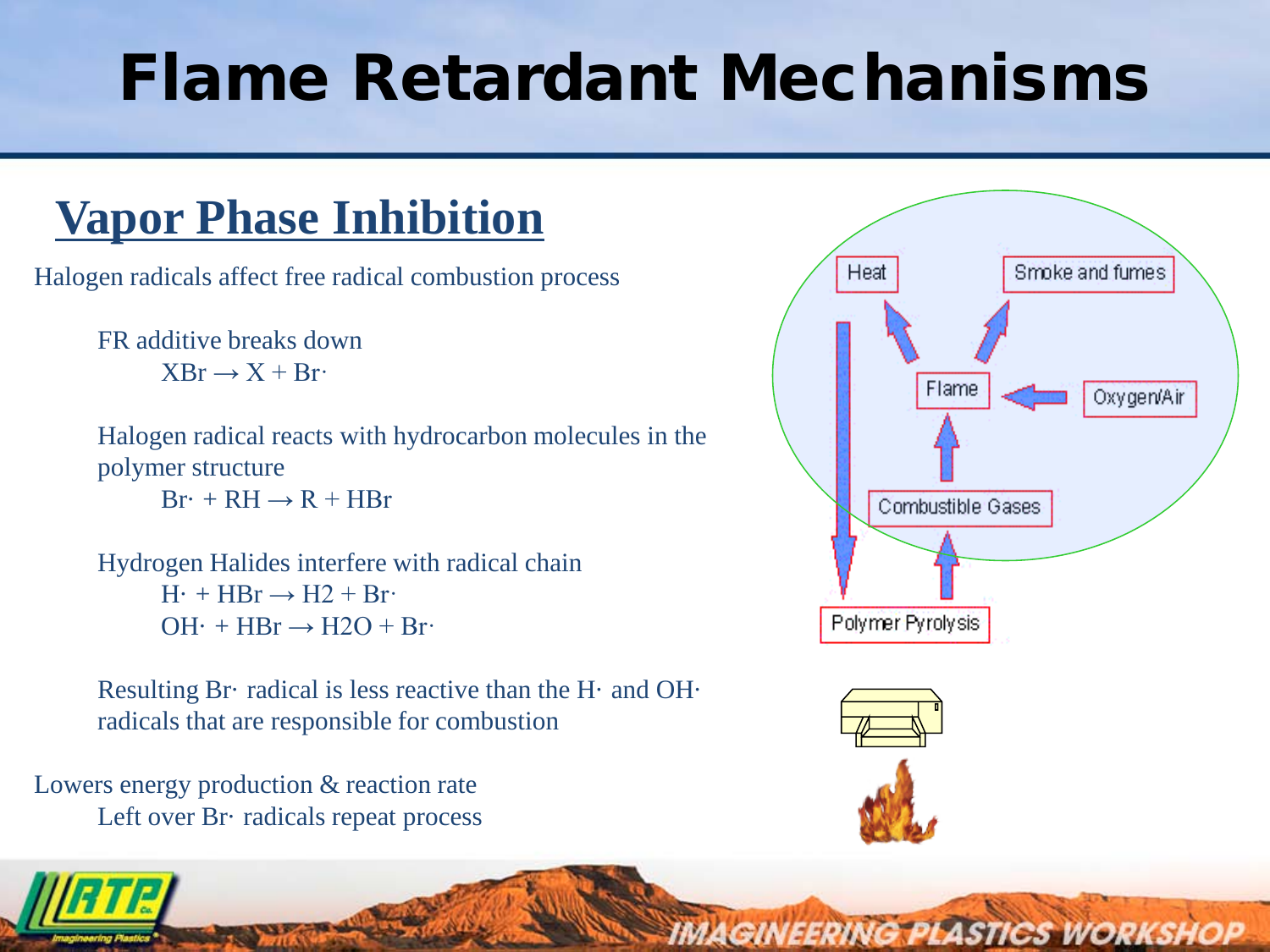### Flame Retardant Mechanisms

#### **Condensed Phase Char Formation**

- **(Typical of Non-Halogen Systems)**
- -Melamine Cyanurate
- -Metallic Hydrates
- -Zinc Borates
- -Phosphates
- Metal Phosphinates

#### **Formation of char-layer on surface**

Insulates polymer from heat inhibiting pyrolysis process Creates a fuel barrier hindering the passage of combustible gases



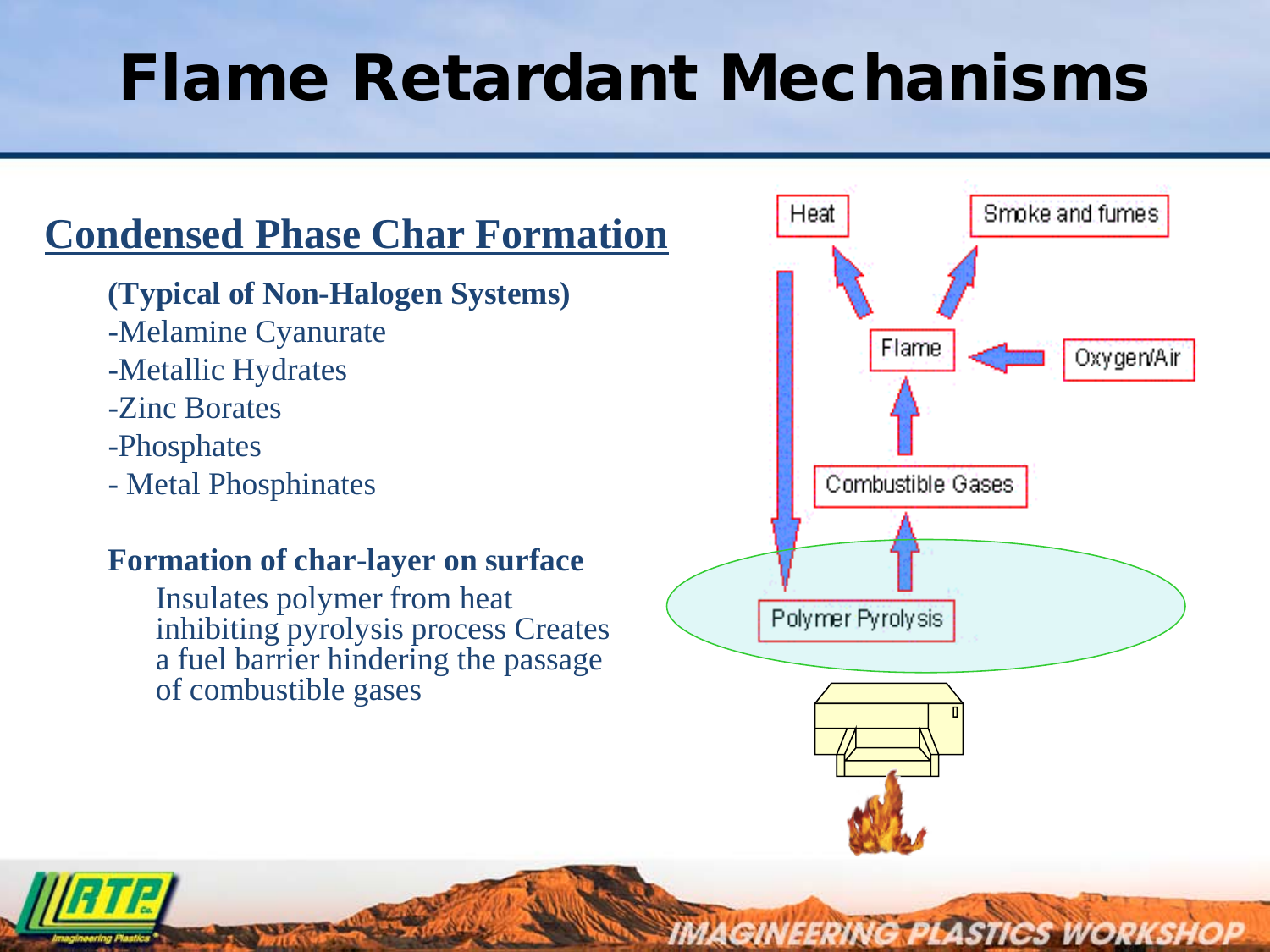## Flame Retardant Mechanisms

#### **Remove/Reflect Heat & Dilute (quench & cool)**

- Melamine Cyanurate
	- Decomposes endothermically absorbing heat energy (heat sink)
	- Non-burning drip is created
- Metallic Hydrates
	- Alumina Trihydrate
	- Magnesium Hydroxide
	- Zinc Borate
- Endothermic release of water
	- cools polymer
	- dilutes combustible gases
- Metallic oxide forms a reflective surface barrier
	- Slows polymer degradation & combustion reaction



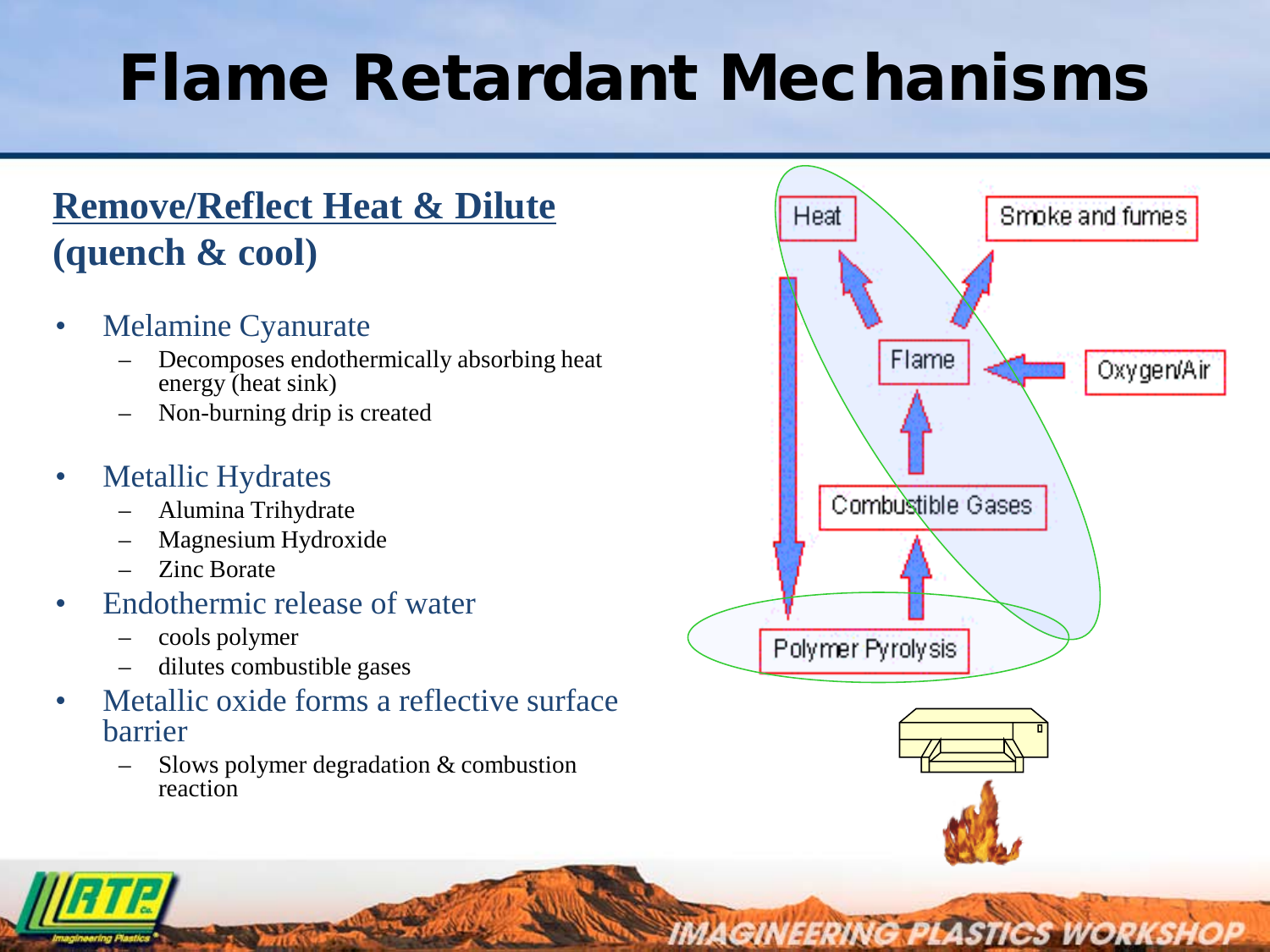## Halogen Free Chemistry

**Phosphorous** – in various forms, contributes to the char concept to create a barrier between fuel & flame as well as releases CO2 to dilute combustible gases

**Nitrogen** – promotes char formation & works synergistically with phosphorous to make P more effective

**Hydrated Minerals** – product water during combustion process that quenches the combustion zone, cools the heat of reaction, and dilutes combustible gases

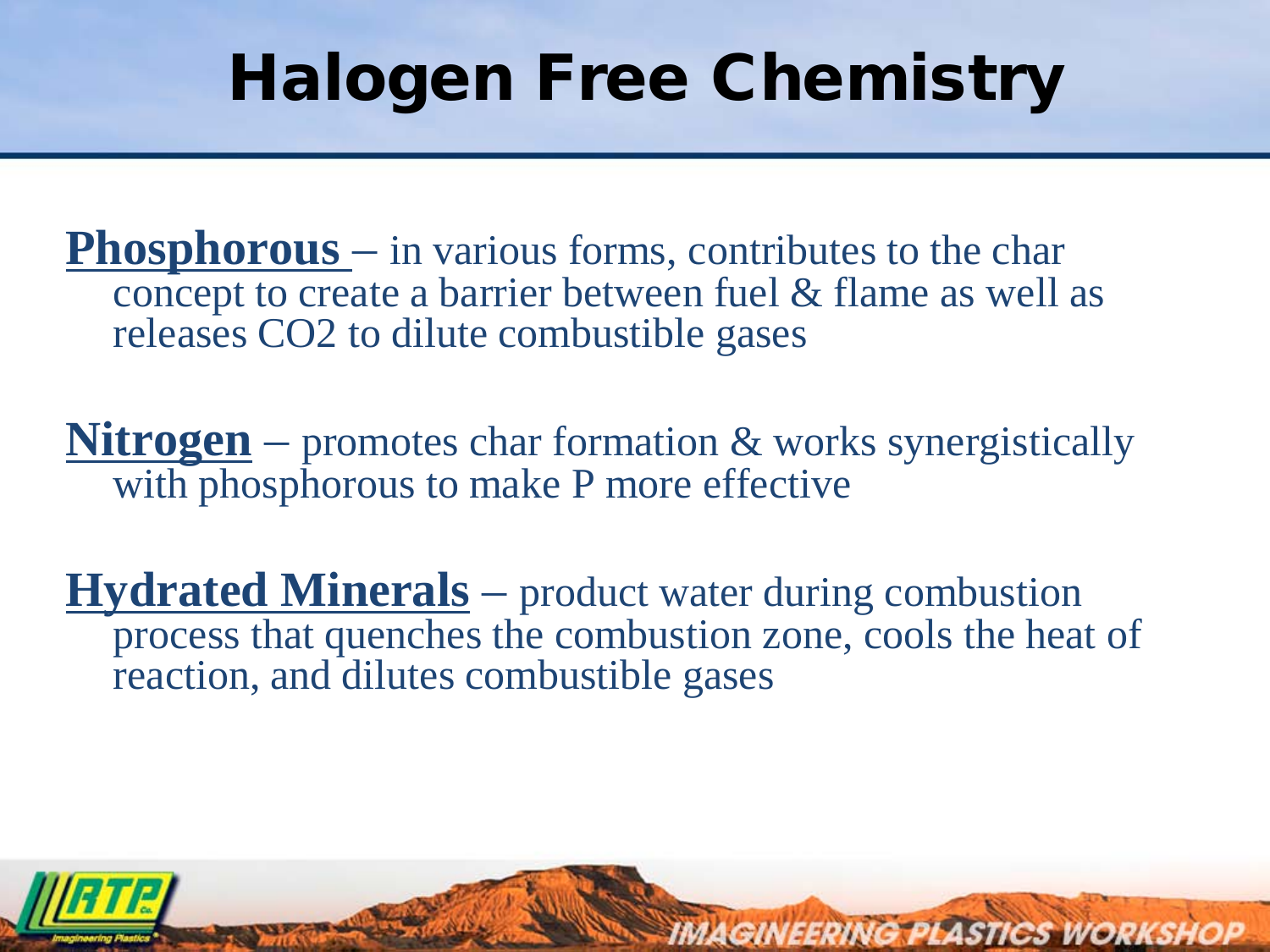# Halogen Free FR types

| <b>EDAP &amp; APP</b>                    | <b>Olefins, TPEs</b>                                    |  |
|------------------------------------------|---------------------------------------------------------|--|
| (nitrogen/phosphorous)                   |                                                         |  |
| <b>Metallic phosphinates</b>             | Polyamide, PBT, some<br><b>TPEs</b>                     |  |
| <b>Hydrated Minerals</b>                 | <b>Olefinic cable jacketing,</b><br>specialty compounds |  |
| (ATH, MgOH, ZnB)                         |                                                         |  |
| <b>Organo-phosphinates</b><br>(RDP type) | PC, PC/ABS                                              |  |
|                                          |                                                         |  |

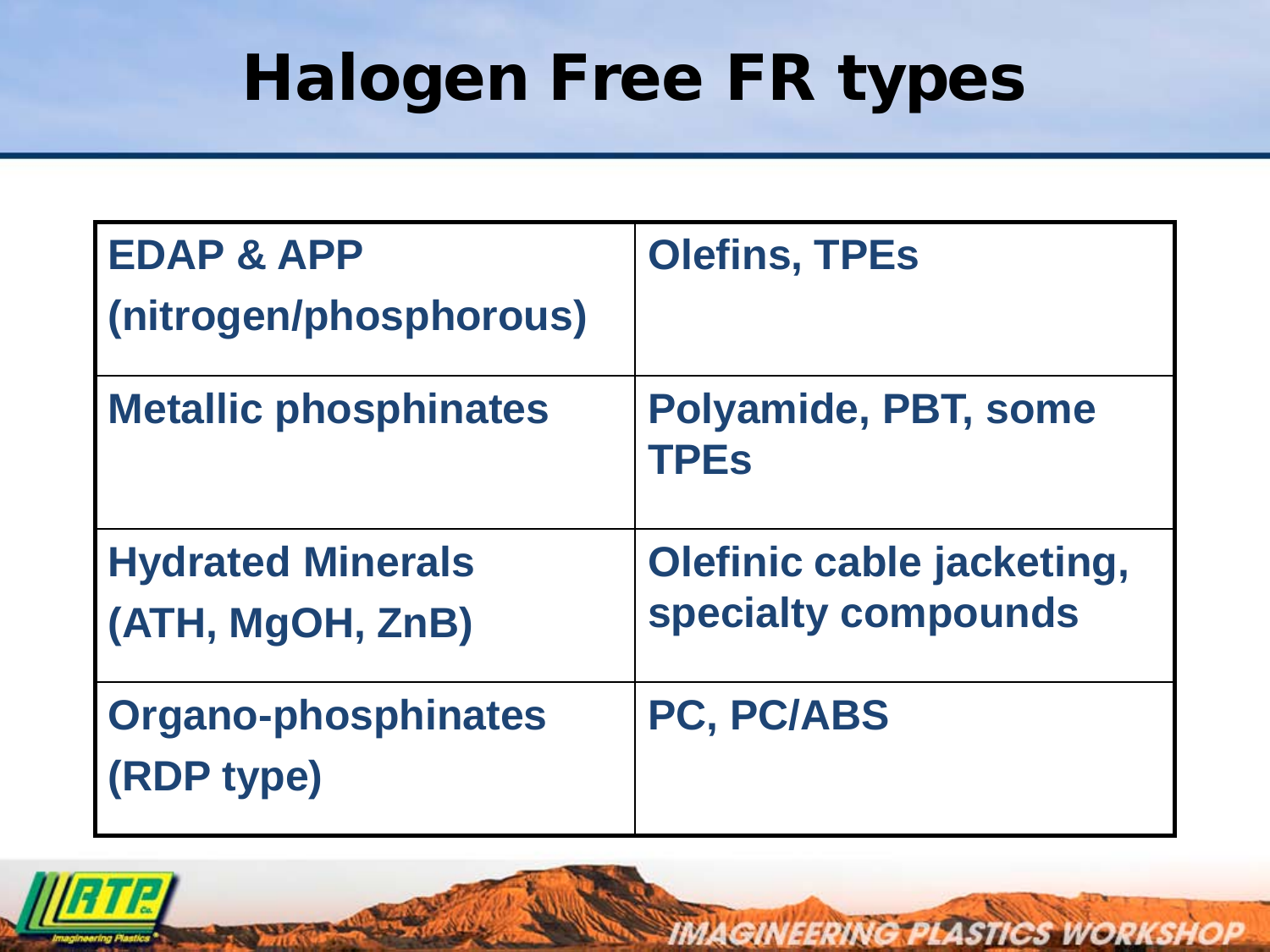## Development Trends

- Two factors driving push to non-halogen technology
	- 1) Environmental concerns this the first & traditional concern with halogenated systems

- 2) volatility in the current FR pricing
	- Antimony oxide pricing
	- Raw bromine pricing

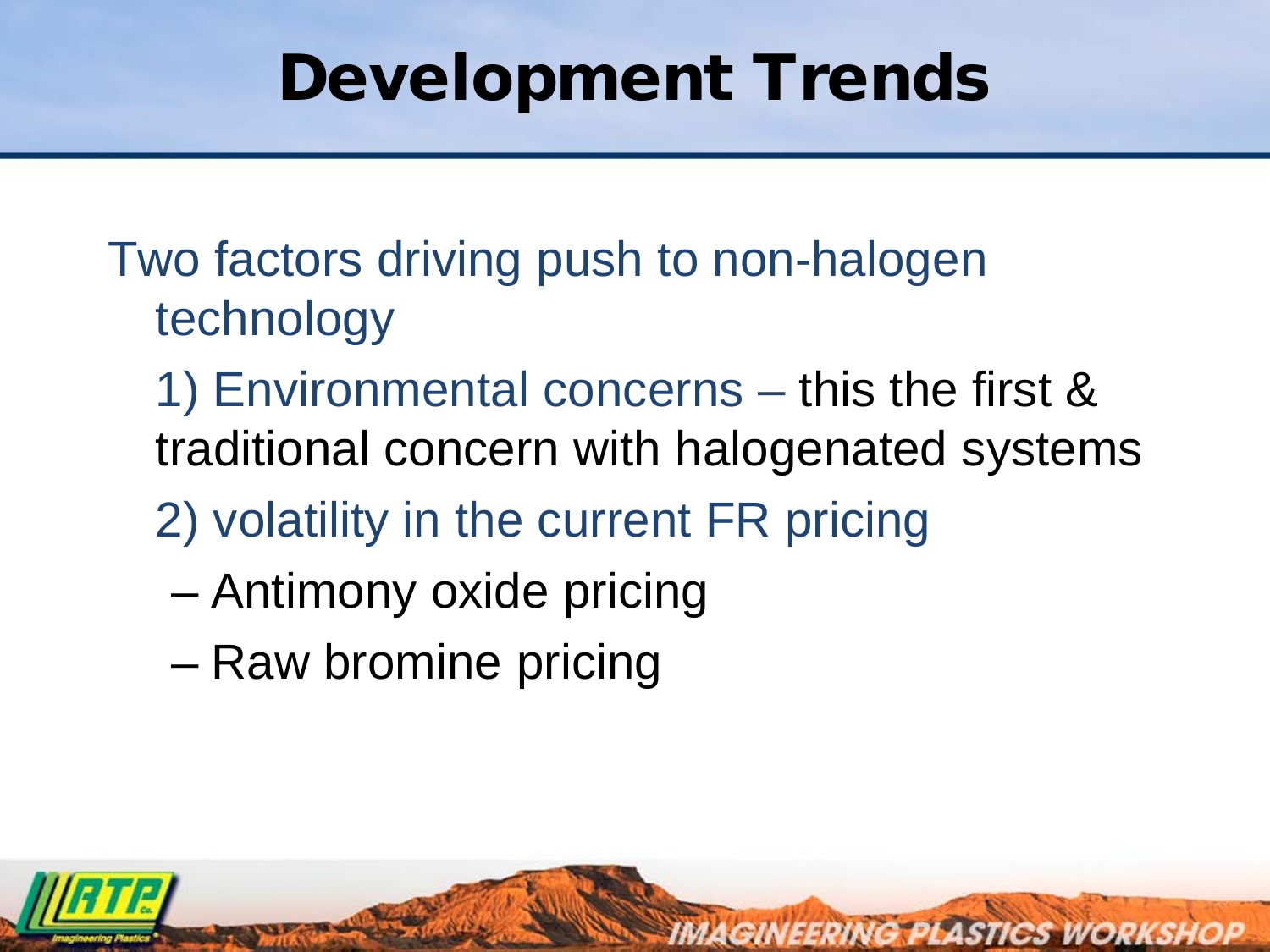# Development Trends

#### Halogen Free is the theme

- **Polypropylene** well established technology for unfilled PP compounds.
- **Glass-filled Polypropylene** volatile FR market demands this development
- **Nylons** the available FR technology has expanded and improved over the past 5-10 years
- **PBT** technology that is an off-shoot of nylon work now available
- **PPA** improved thermal stability now available for the high temperature nylon resins
- **Polycarbonate** Glass filled & unfilled compounds show no loss of properties compared to halogenated systems

**IMAGINEERING PLASTICS WORKSHOP** 

• **TPEs** - SBCs, TPVs, TPUs, and COPE options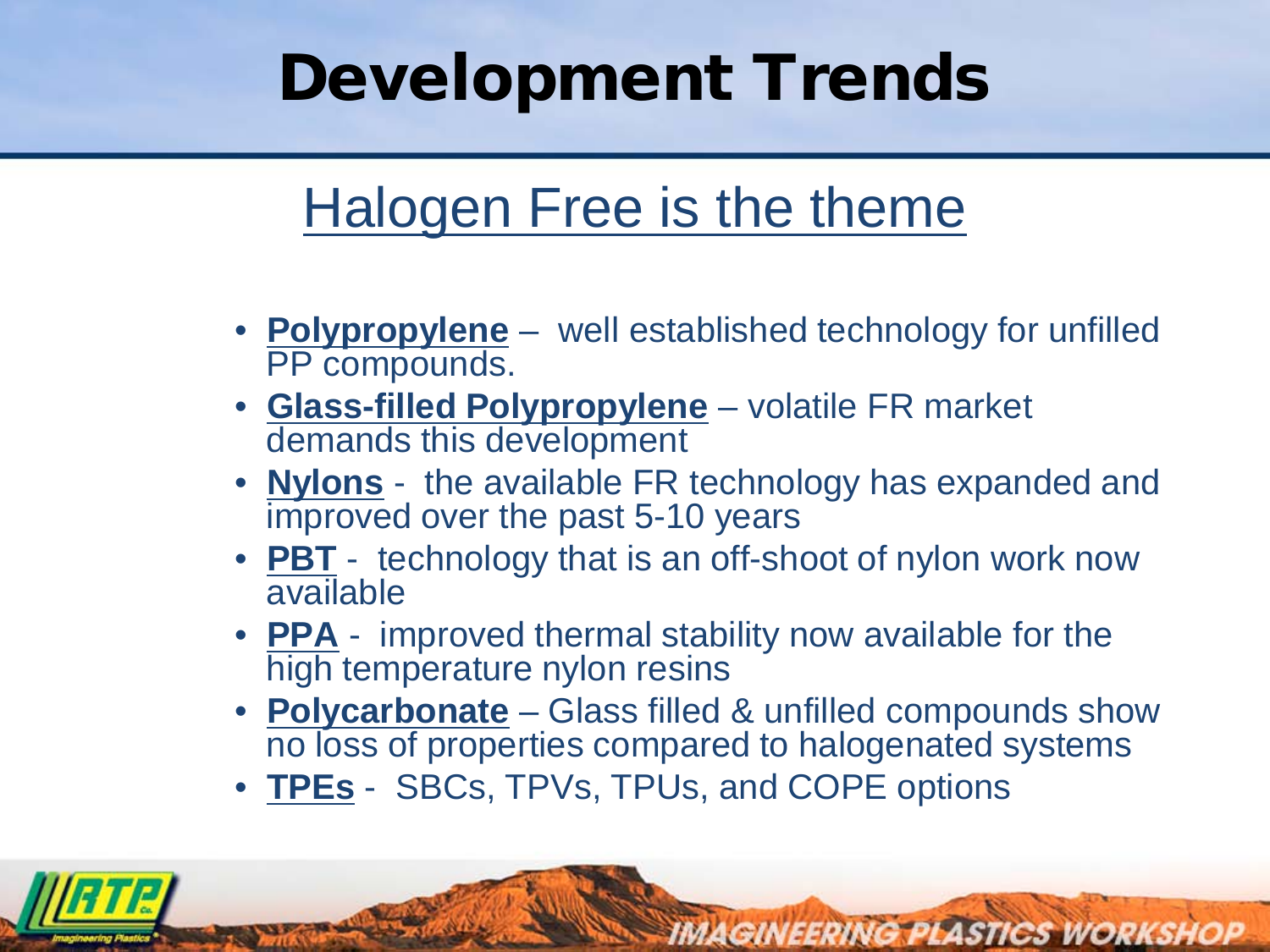#### Property Comparison – 30% Glass filled Nylon 6

| <b>Physicals:</b>         | <b>RTP 205 A FR</b> | <b>Halogen Free</b><br><b>Version</b> |
|---------------------------|---------------------|---------------------------------------|
| FR @ 1.5 mm               | $V-0$               | $V-0$                                 |
| Tensile Str. (MPa)        | 138                 | 121                                   |
| Flex Str. (MPa)           | 207                 | 192                                   |
| Flex Mod. (GPa)           | 9.6                 | 9.1                                   |
| Notched Izod Impact (J/m) | 102                 | 102                                   |
| <b>Spec. Gravity</b>      | 1.65                | 1.39                                  |

- **Significantly Lower Specific Gravity**
- **Slightly lower strengths & modulus**
- Comparable Impact Strength
- $\blacktriangleright$  V-0@1.5mm

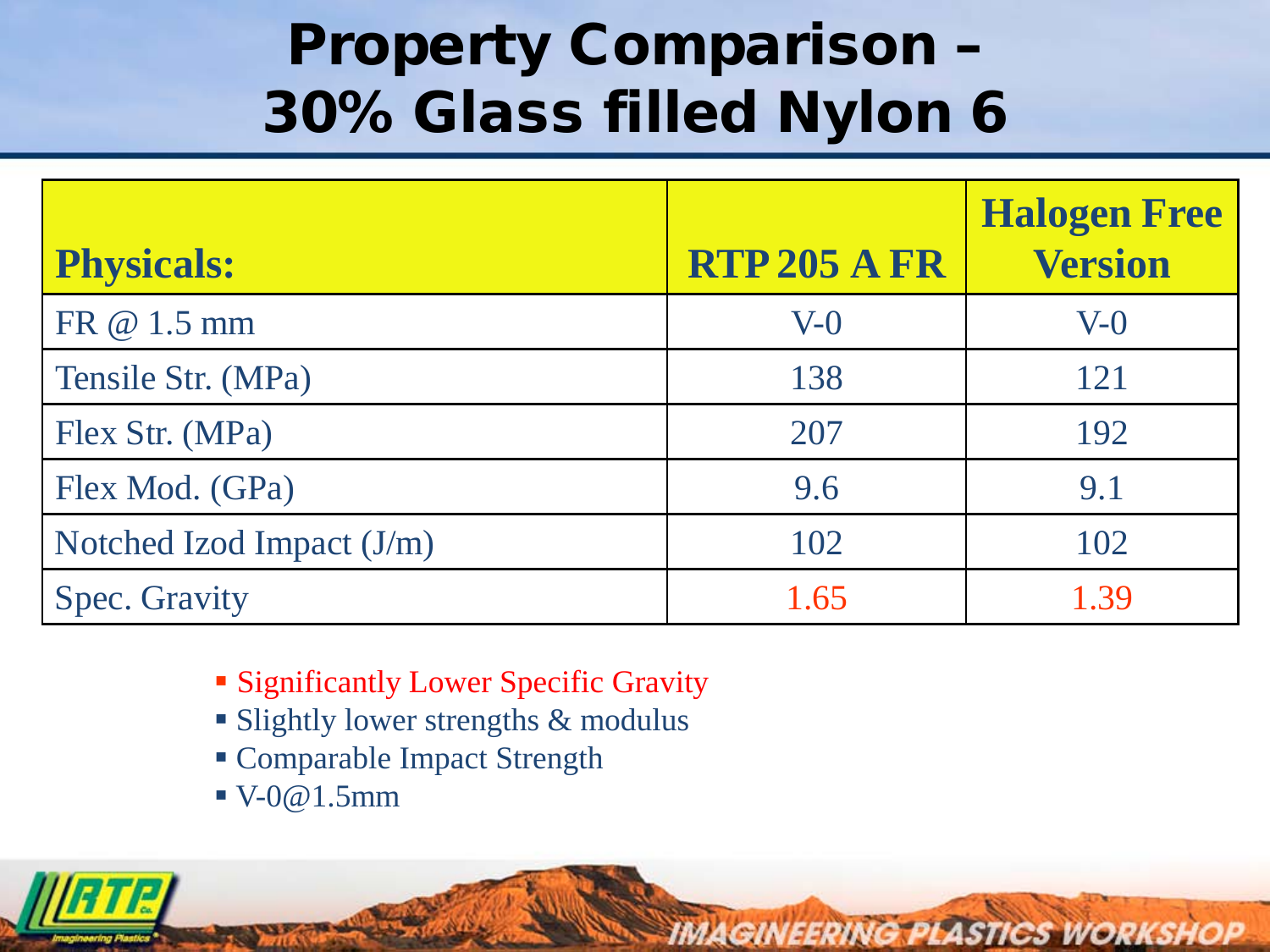#### Property Comparison – 30% Glass Fiber PBT

| <b>Physicals:</b>    | <b>RTP 1005 FR A</b> | <b>Halogen Free</b> |
|----------------------|----------------------|---------------------|
| FR @ .8mm            | $V-0$                | $V-0$               |
| Tensile Str. (MPa)   | 138                  | 106                 |
| Flex Str. (MPa)      | 228                  | 170                 |
| Flex Mod. (GPa))     | 9.65                 | 10.3                |
| IN(J/m)              | 87                   | 88                  |
| <b>Spec. Gravity</b> | 1.65                 | 1.56                |

- **Lower Specific Gravity**
- Lower Strength & Modulus
- Maintained impact properties
- $\blacktriangleright$  V-0 $\omega$ .8mm

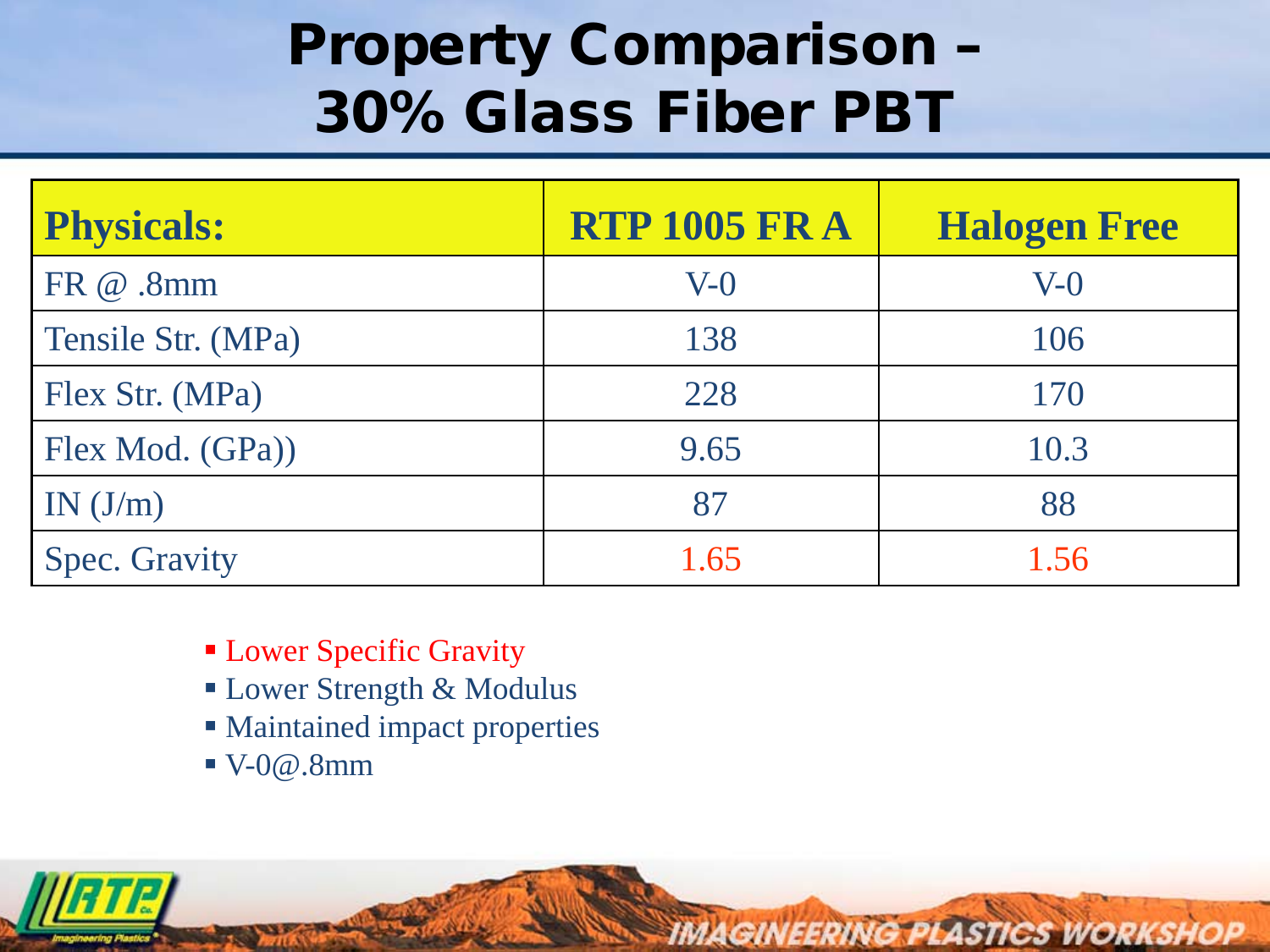#### Summary of Halogen Free Product Development

- Halogen free FR technology has improved over the past decade
- $\triangleright$  As a result, more & better compound options are available
	- PPA & high temperature nylons
	- TPE options
	- PBT compounds
	- non red P glass-reinforced nylon compounds

- Development continues as further improvements are necessary
- Economics continue to improve